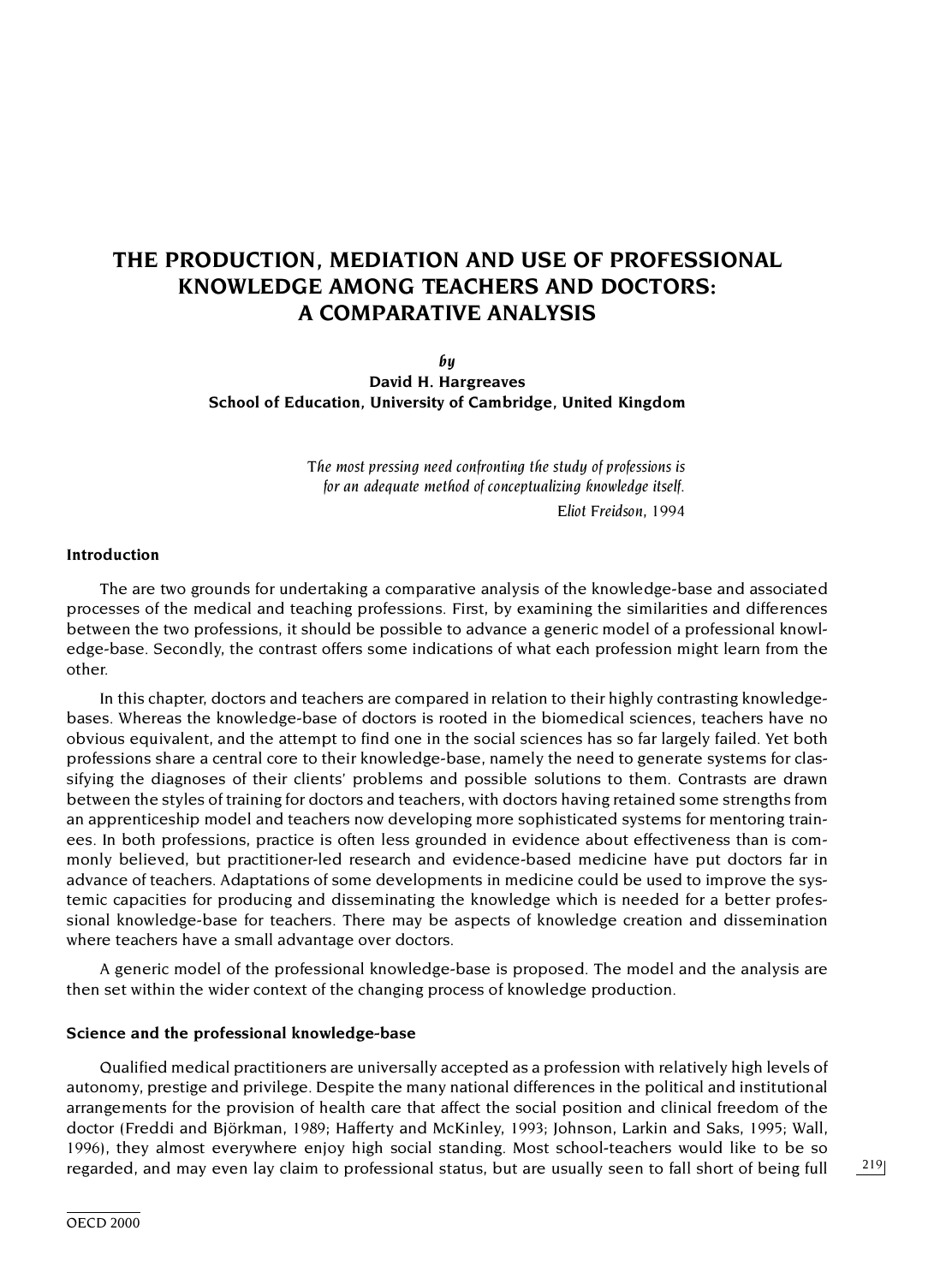professionals. Unlike doctors, school-teachers lack the esoteric knowledge-base that is a key characteristic of professions (Larson, 1977).

The knowledge-base of doctors has shifted over the centuries. Today it is seen as essentially scientific in character, despite the considerable differences between medical specialties. Its convoluted evolution was deeply affected by the rapid expansion of the sciences in the 19th century. This did not always result in immediate changes to medical practices: there is often a lag between advances in basic science and changes in clinical practice, as progress in science first changes the conceptual background and medical understanding before impact on clinical practices emerges. Thus Harvey's discovery of the circulation of the blood in 1628 had no short-term beneficial effects on medical practice. Until the late nineteenth century, the application of scientific knowledge to medicine spawned quackery as often as genuine medical progress (Bearn, 1977).

There was no convincing evidence, in the early part of the [nineteenth] century, that the physician trained in science had better results than the older physicians who were not thus trained (…). It was not at all obvious that a knowledge of, say, chemistry, enabled a nineteenth century physician to provide better health care (…). Medical science (…) had not as yet become translated into convincing practical results. There was no good evidence that long and expensive training in the medical sciences was the sole means of making effective doctors (King, 1982).

To use Ryle's (1949) terms, "knowing that" or *declarative knowledge* is different from "knowing how" or *procedural knowledge*. The latter does not necessarily need much of the former, and the former can be learned without having any effect on the latter. In the United States the reforms in medical education and training fostered by Abraham Flexner and William Osler, under French and German influence, strengthened the scientific elements in the knowledge-base provided for medical students but it was combined with hands-on clinical experience. Indeed, there was no good reason for doctors to increase their faith in science until it could be shown that such reliance would lead to better patient care.

Faith in science (…) was not widely shared until the end of the nineteenth century, when scientists were first able to make an overwhelmingly convincing case (…) for the connection between scientific theory and research and utilitarian technological applications (Larson, 1984).

Whilst it is indisputable that advances in the basic sciences, such as molecular biology and pharmacology, have an impact on medical practice, it was not to the basic natural sciences as such that the changes in clinical practice at the end of the nineteenth century should be attributed, but rather to the emergence of clinical research and clinical sciences – the investigation of the symptoms and causes of disease and the development and application of therapeutic interventions – which created the crucial mediator between basic science and professional practice.

The rapid rise in America's accomplishments in clinical science in the early 1900s can be attributed to the effort of a small group of men who created specialised, rapidly expanding positions and faculties for clinical research (…). There soon emerged the middleman of medical science – the fulltime clinical investigator – who formed the bridge between the basic scientists on the one side and the practitioner of medicine on the other (Harvey, 1981).

In the preparation of secondary school teachers, the knowledge-base was taken to be their subject knowledge, or knowledge acquired through a university degree in the subject of the school curriculum they intended to teach. Such graduates have been permitted direct entry to school teaching without any teacher training, on the assumption that the art of teaching required no special knowledge at all, but simply experience. Knowing one's subject is a necessary but not sufficient condition for effective teaching, which also requires the acquisition of what has been called *pedagogical content knowledge* (Shulman, 1986), or the knowledge about how to structure the teaching of the subject so that students learn – which concepts are easy or difficult for students, which parts are better taught before others, how teaching relates to the teacher's understanding of what students already know, and so on. Various components of the teacher's knowledge-base has been suggested (*e.g.* Reynolds, 1989; Dill, 1990; Hargreaves, 1993; Turner-Bisset, 1999), but how they relate to one another and how they are acquired remains deeply obscure – which is also true of doctors and engineers (*Cf.* Carlsson, 1999).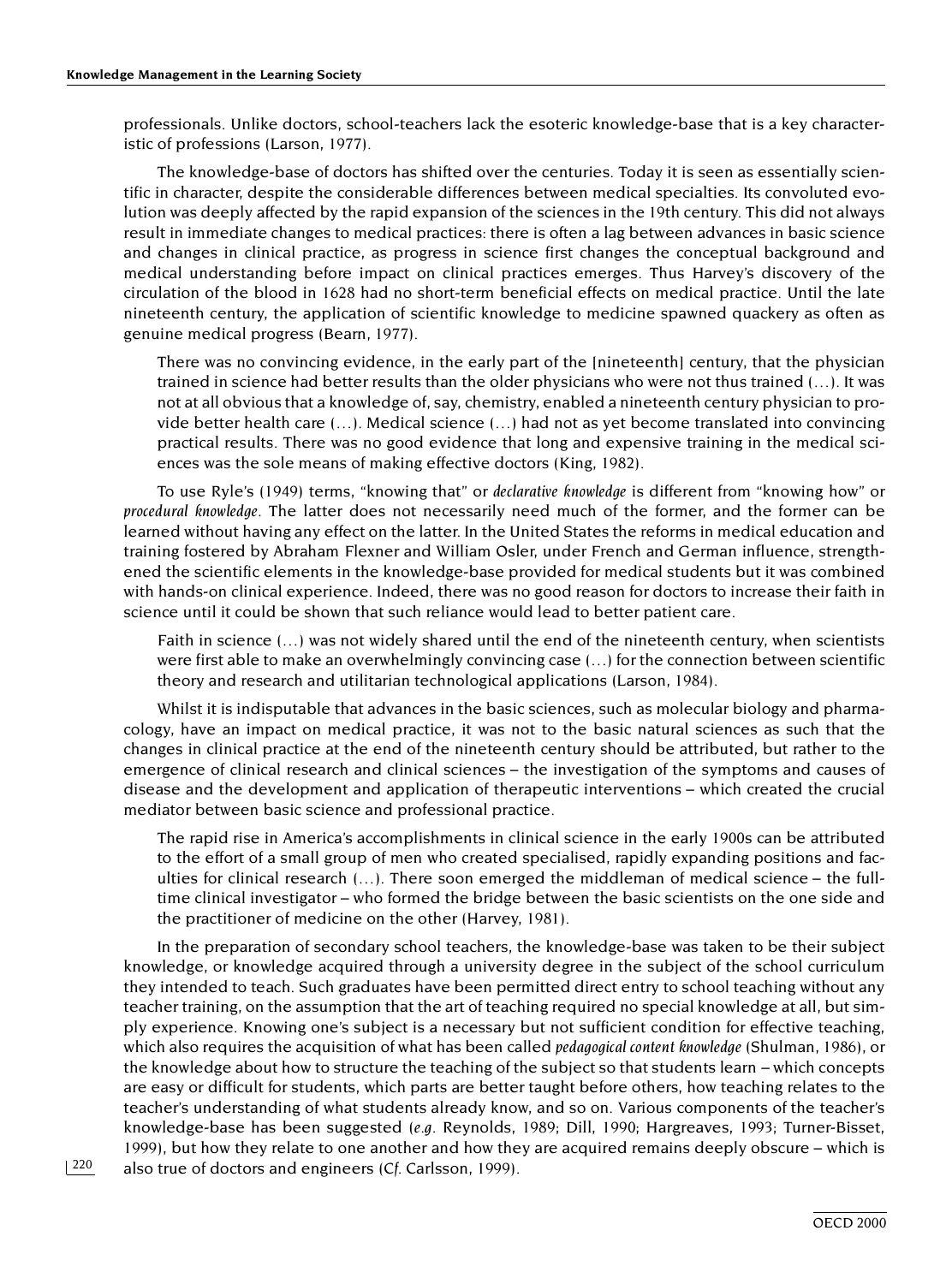Since, however, belief in progress and the authority of science developed together and were mutually reinforcing, not least in the field of medicine, it is not surprising that a knowledge-base for teaching should also have been sought within the rapidly developing social sciences, especially if modelled on the natural sciences.

American social scientists are interesting because their faith in science as the engine of progress has been especially intense. From the outset they claimed to have established sciences before they were in possession of any body of scientific knowledge (Ross, 1984).

Oblivious of this last observation, but keen to provide the teaching profession with a stronger knowledge-base, those involved in teacher training turned to psychology, and later to sociology, for the facts, theories and concepts of basic social science which could be applied to educational phenomena, especially those of the schoolroom. And the legitimizing function of the social sciences assumed particular importance in the 1960s when in the United Kingdom the decision was taken that teaching should become an all-graduate profession and that primary school teachers should have a Bachelor of Education degree to match the Bachelor of Arts or Bachelor of Science of the secondary school teacher. Thus topics such as child development and the psychology of learning moved to the centre of the curriculum for initial teacher training.

Today it has to be conceded that the original promise of the social sciences was not delivered to education. Within a mere twenty years of the establishment of the BEd., confidence in the social sciences as the source of a professional knowledge-base had eroded, both among practising teachers and among politicians and critics of teacher training, though not among the teacher trainers. With the intervention of UK ministers of education in teacher training from 1984 onwards, the social sciences were progressively demoted and are today marginalised within teacher training.

The failure of the social sciences to generate a knowledge-base for teachers is explained largely by the inability to develop a persuasive educational equivalent to clinical science, which would serve as a powerful bridge between basic science and professional practice in a way leading to evident improvements in professional practice.

# **The core of the professional knowledge-base**

It has been argued by Abbott (1988) that *all* professions (by definition providing a service to clients) have common features which, adopting an openly medical metaphor, he calls diagnosis, inference and treatment.

Diagnosis and treatment are mediating acts: diagnosis takes information into the professional knowledge system and treatment brings instructions back out from it (…). Inference (…) takes the information of diagnosis and indicates a range of treatments with their predicted outcomes.

These concepts are as readily applied to what teachers do for students as to what physicians do for patients. Diagnosis has two elements. The first, *colligation,* consists of a set of rules deciding what kinds of evidence are relevant and valid in making a diagnosis. The second, *classification,* names the diagnosis by placing it within a dictionary of professionally legitimate problems. In short, clients present a problem of some kind – what kind of illness a is this? why is this child having difficulty learning this? – and the professional draws upon rules to decide if it really is a medical (or educational) problem, and exactly what *kind* of problem this is and how it is to be named.

The systems of colligation and classification apply also to the treatment: there are rules for deciding what treatments, which have their own system of classification, are relevant to the problem and which shall be chosen. The inference process – which I think is more appropriately classed as *professional judgement –* links diagnosis and treatment so that, wherever possible, the treatment is likely to resolve the diagnosed problem.

Within professions, colligation and classification systems betray their evolutionary origins and do not necessarily reflect an abstract, academic system of ordering diagnosis and treatment. In medicine, for instance, diagnostic systems may be based on pathology (muscular atrophy) symptoms (neuralgia) aetiology (amoebic dysentery) or the discoverer (Paget's disease) or a combination (*Paget's disease* becomes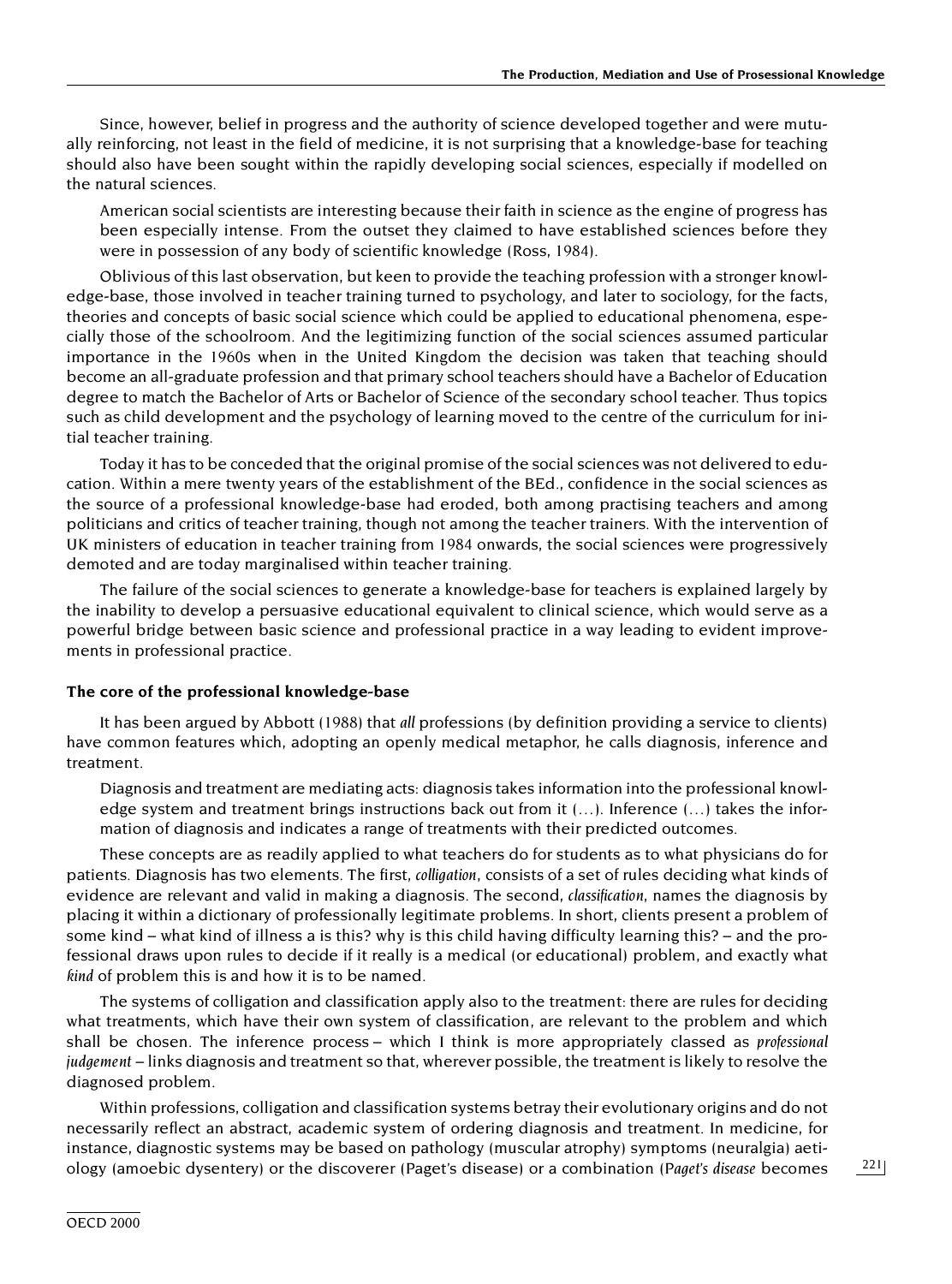*osteitis deformans*). In education, the one sector which in these matters comes close to medicine is that of special educational needs or remedial education, where there is an evident influence from clinical psychology as well as a more explicit concept and process of both diagnosis ("What are this child's learning needs and what is affecting them?") and treatment ("What treatment is available to remove or mitigate the problem?").

In both education and medicine, I suggest, the classification systems for diagnosis, which is at the core of the professional knowledge-base, contains three dimensions:

- How common or rare is the problem?
- How major or minor is the problem?
- How easy (or cheap) or difficult (or expensive) is it to treat the problem?

Within both professions, problems arise in all possible combinations of these dimensions. At one extreme there are common, minor problems that are easy to treat – a minor cut, talking out of turn in the classroom – and at the other are the rare, major problems that are difficult to treat – Creutzfeldt-Jacob disease, an emotionally disturbed child with severe learning difficulties. Mastering these three dimensions of the core of the knowledge-base is the essence of professional learning and takes time and experience.

In medicine, to achieve high status one must be a demonstrably able practitioner with a high degree of mastery of the core knowledge-base. In their thirties, doctors often see themselves as overloaded with their formal knowledge-base and seek wider experience to strengthen their clinical know-how and professional judgement. A decade later, they return to their formal knowledge-base, feeling a need to keep up-to-date across the rapidly expanding state of formal knowledge in medicine. Doctors who diverge into administrative or academic roles risk losing their credibility among practitioners. Schoolteachers, after ten years' experience, put less emphasis on extending their formal knowledge-base, and seek opportunities for *reflection* about their experience. Although there is the same risk of loss of credibility to those abandoning full-time, front-line practice, there are relatively poor promotion prospects for classroom teachers. For higher status and pay, a teacher enters an alternative career path of manager, inspector, teacher trainer or administrator. Even mainline promotion to headteacher requires mastery of a different knowledge-base, as the recent introduction in the United Kingdom of the mandatory qualification for headship illustrates. By contrast, medicine announces clearly to all – including trainees – that continuing mastery and development of the practitioner knowledge-base is the principal source of prestige and promotion within the profession.

In some respects, devising systems of classification for both diagnosis and treatment is difficult for teachers, since they are not as heavily focused on the individual as is true in most medicine. Teachers routinely deal not with the individual child, but with the individual in the social context of the classroom, and also with the class as a whole: at the core of teaching is the skill of managing classrooms, not just individual students. Diagnosis and treatment are thus socially embedded in ways that are unusual in medical fields. In addition, in deciding a treatment for a learner the teacher has to decide not merely *what* to give the child (*e.g.* some curriculum content) but also *how* to do so (that is, a pedagogic strategy), for children are, one suspects, far more variable in their response to their teacher's treatment than are patients to their doctor's. Moreover, whereas most professionals, on first meeting their client, expect to focus immediately on addressing the client's problem and excluding material that is irrelevant to its diagnosis and treatment, school teachers will (unlike most teachers in higher education) want to focus on "the whole child" and his or her wider development, rather than merely on the immediate problems at hand. So medical systems of classification for both diagnosis and treatment are, in contrast to their equivalents among school teachers:

- More restricted in scope.
- More explicit and clear.
- More consensual among practitioners.
- More related to, or grounded in, science.
- More essential for effective practice.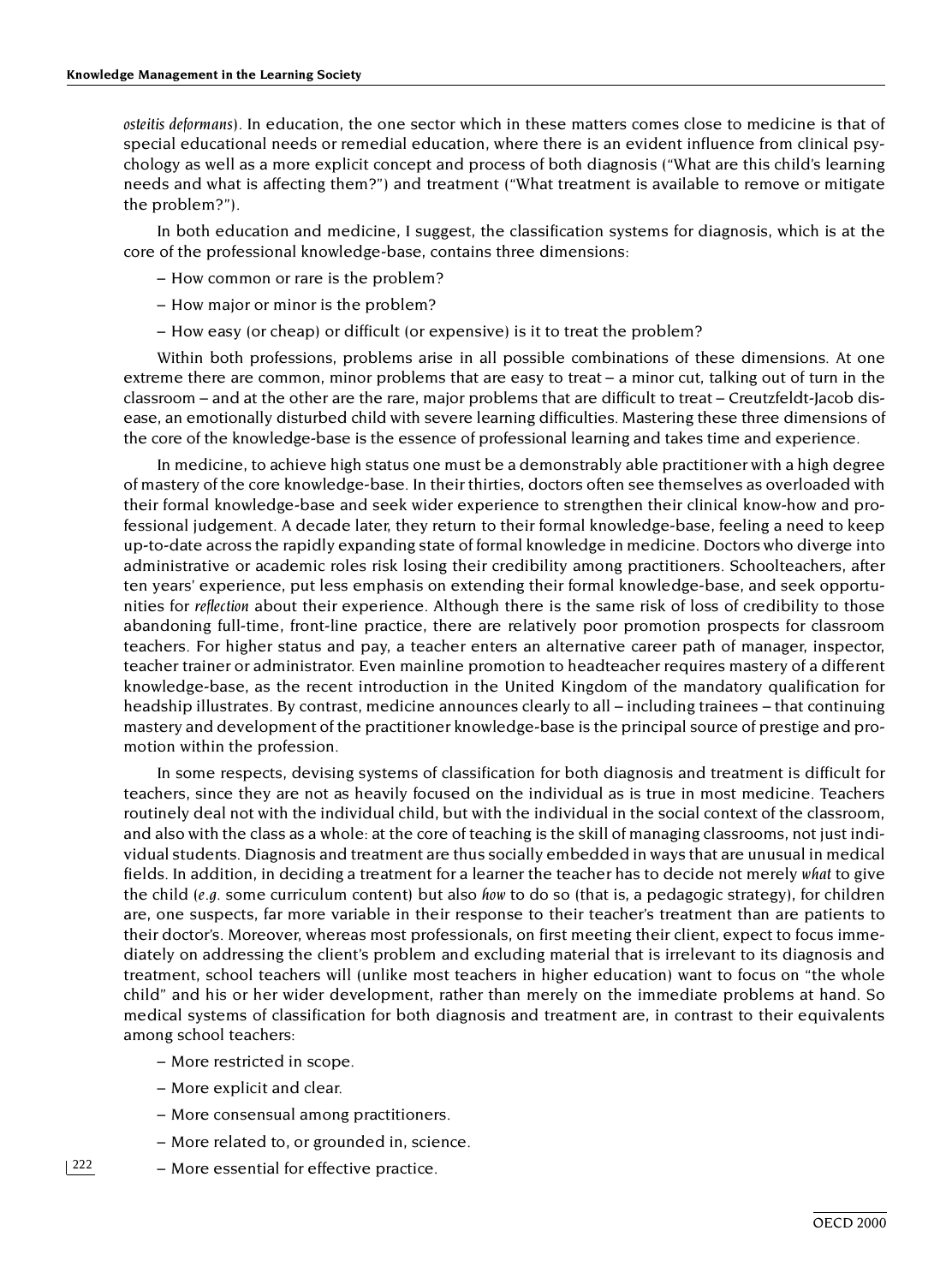Given the complexity of both diagnosis and treatment in education, it is arguably even more important for teachers than for doctors that they should have explicit and consensual classificatory schemes of diagnosis and treatment in order to generate a smoother and speedier methods of acquisition by novices of this part of the knowledge-base. Greater agreement on classificatory schemes might generate more focused research and text-books on teaching. Social science may well claim to be able to improve classification systems for the diagnosis and treatment of educational problems, and thus to furnish teachers with a powerful professional knowledge-base, but for the most part such conceptual schemes, only superficially and temporarily internalised, are largely abandoned, leaving residual traces, as novices quit their formal training and set about building up their professional knowledge-base through personal experience.

So social science has thus far failed to generate for teachers either professionally acceptable classificatory schemes or (as was once the case in medicine) to sophisticate pre-scientific schemes in existing professional practice. Teachers in regular classrooms in effect develop their own personalized classification systems and rules of evidence.

Teaching has not been subjected to the sustained, empirical and practice-oriented inquiry into problems and alternatives which we find in university-based professions. It has been permitted to remain evanescent; there is no equivalent to the recording found in surgical cases, law cases and physical models of engineering and architectural achievement. Such records, coupled with commentaries and critiques of highly trained professors, allow new generations to pick up where earlier ones finished (...). [T]o an astonishing degree the beginner in teaching must start afresh, uninformed about prior solutions and alternative approaches to recurring practical problems What student teachers learn about teaching, then, is intuitive and imitative rather than explicit and analytical; it is based on individual personalities rather than pedagogical principles (…). One's personal predispositions are not only relevant but, in fact, stand at the core of becoming a teacher (Lortie, 1975).

Many teachers attest to the truth of such claims. New teachers gain much from informal socialization among experienced teachers, where there exists a professional common-sense knowledge that is not codified but works as a basis for professional use and for dialogue with colleagues such as a "difficult child" or a "learning difficulty". If the level of the language seems largely common-sensical, this is perhaps because

(…) one of the most notable features of teacher talk is the absence of a technical vocabulary. Unlike professional encounters between doctors, lawyers, garage mechanics and astrophysicists, when teachers talk together any reasonably intelligent adult can listen in and comprehend what is being said (…) [and] the uninitiated listener (…) is unlikely [to] encounter many words that he has never heard before or even any with a specialized meaning (Jackson, 1968).

Because the development of a knowledge-base for teachers was supposed to proceed in linear fashion from the social sciences to application in educational contexts, teachers' professional or craft knowledge in use was not seen as itself worthy of serious study or formal codification. Indeed, it is arguable that the strong position that social science came to play within educational studies in the 1960s actually impeded the study and codification of teachers' craft knowledge (McNamara and Desforges 1978; Brown and McIntyre, 1993), even though here was a potential contributor to a knowledge-base.

There is, of course, a tension in all professions between codified professional knowledge and professional knowledge in use.

The character of the abstract classification system is dictated by its custodians, the academics, whose criteria are not practical clarity and efficacy, but logical consistency and rationality. Professional knowledge consists, in academia, in a peculiarly disassembled state that prevents its use (...). The prestige [of a profession] reflects the public's mistaken belief that abstract professional knowledge is continuous with practical professional knowledge and hence that prestigious professional knowledge implies effective professional work. In fact, the true use of academic professional knowledge is less practical than symbolic (Abbott, 1988).

In medicine, novice doctors experience difficulty in transferring what they have learned from textbooks or lectures into usable knowledge that they can deploy in relation to the case at hand, for diagnosis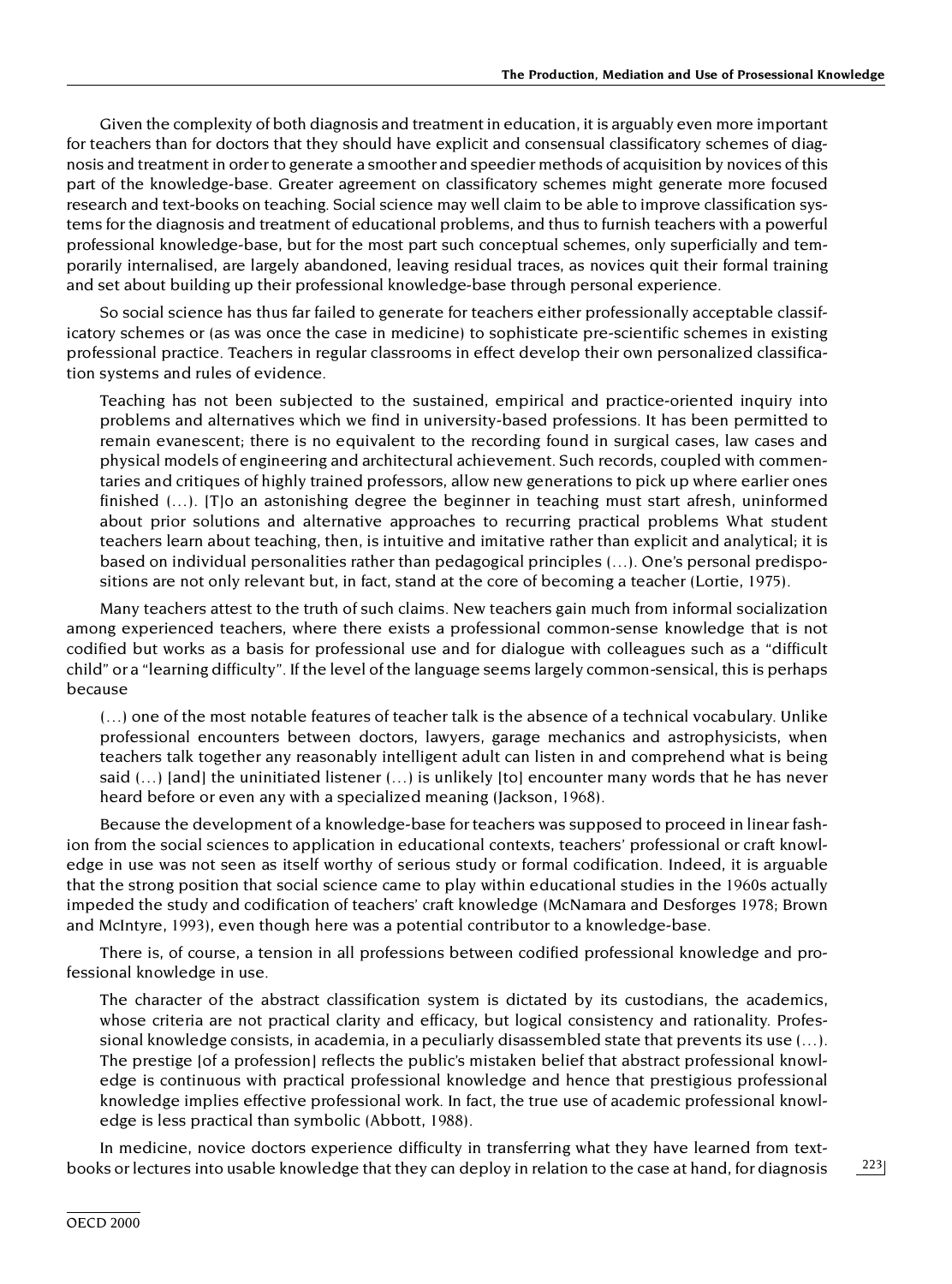and/or treatment. For novice teachers, by contrast, practical problems in classrooms are not usually perceived to be solvable by drawing upon the psychology of education or child development, that have been studied in the university-based initial training. On the other hand, teachers pay a heavy price in that the decisions they make about children are always open to question and challenge because there is no strong, science-based body of knowledge to legitimize such decisions. Clinical decisions made by doctors may not be grounded in science or scientific evidence, yet because the medical enterprise is perceived by the public to be more strongly grounded in science than it is, the decisions are legitimized as if they *were* firmly grounded in science.

Nevertheless, rising public expectations of both professions have given birth to demands for greater accountability, which in turn have fuelled more specific demands, for instance in terms of what diagnostic procedures or specific treatments patients want from their doctor, or in terms of the curriculum content or levels of achievement that parents demand of teachers for their children. And in many countries politicians have sided with the consumers rather than the professionals. A significant knowledge gap between doctors and their patients remains, of course, but this is to some degree eroded by the public interest in medicine, an appetite fed by newspaper and magazine articles promoting health and by television series about life in hospitals which diffuse knowledge of medical terminology and practices. Though much doctor-doctor talk seems initially incomprehensible (as in *ER,* the popular American television series), if the gap is to be closed it is seen to be the responsibility of lay-people to learn the technical language for themselves, as it is thought to be right and proper that doctors should talk *scientifically.* And in extreme cases, such as the Aids crisis in the United States, activists will master the medical knowledge-base to a degree that disconcerts and destabilizes the medical establishment (Epstein, 1996). The knowledge gap between teachers and lay people is relatively small, and where there is a gap to be closed, it is seen to be the teachers' responsibility to do so, for they are held to have a duty not to use "jargon" when everything they do as teachers could so easily be explained in less obfuscatory terms.

# **Professional training and the knowledge-base**

The nature of the knowledge-base for both teachers and doctors is affected by the nature of their basic or initial training. Within medicine there is a split between physicians and surgeons. Physicians have always set store on their expertise being grounded intellectually in higher education and thus see the university as a natural seat of professional learning. The origins of surgeons' training lie in the apprenticeship mode of the barber-surgeons. Today, both types of doctor have a strong academic element to the knowledge-base but see its acquisition as requiring practical apprenticeship under an experienced and more expert practitioner. Nowhere is this better exemplified that in the life and influence of Sir William Osler, who made a major contribution to the nurturing of scientific medicine, yet combined this with a passionate belief that medicine could only be fully learnt on the wards with patients. As a gifted teacher he placed emphasis on

(…) full and prolonged clinical instruction, and on the importance of bringing the student and the patient into close contact, not through the cloudy knowledge of the amphitheatre, but by means of accurate, critical knowledge of the wards (…).

# and insisted that

I desire no other epitaph (…) than the statement that I taught medical students on the wards, as I regard this as by far the most useful and important work I have been called upon to do (Osler, 1904).

Believing thus that the main purpose of the medical school was to train effective doctors, Osler fully recognized the fundamental tension in the professional knowledge-base when he observed that

(…) the greatest difficulty in life is to make knowledge effective, to convert it into practical wisdom (quoted in Bryan, 1997).

The tension in medical education between formal training and apprenticeship persists to this day (Vang, 1994; Starr, 1982). In the United Kingdom, doctors who wished to train as a hospital specialist used to spend between ten and fourteen years after registration under the supervision of a consultant (or attending, in US parlance) before they were qualified to become a consultant. The reforms to bring the period of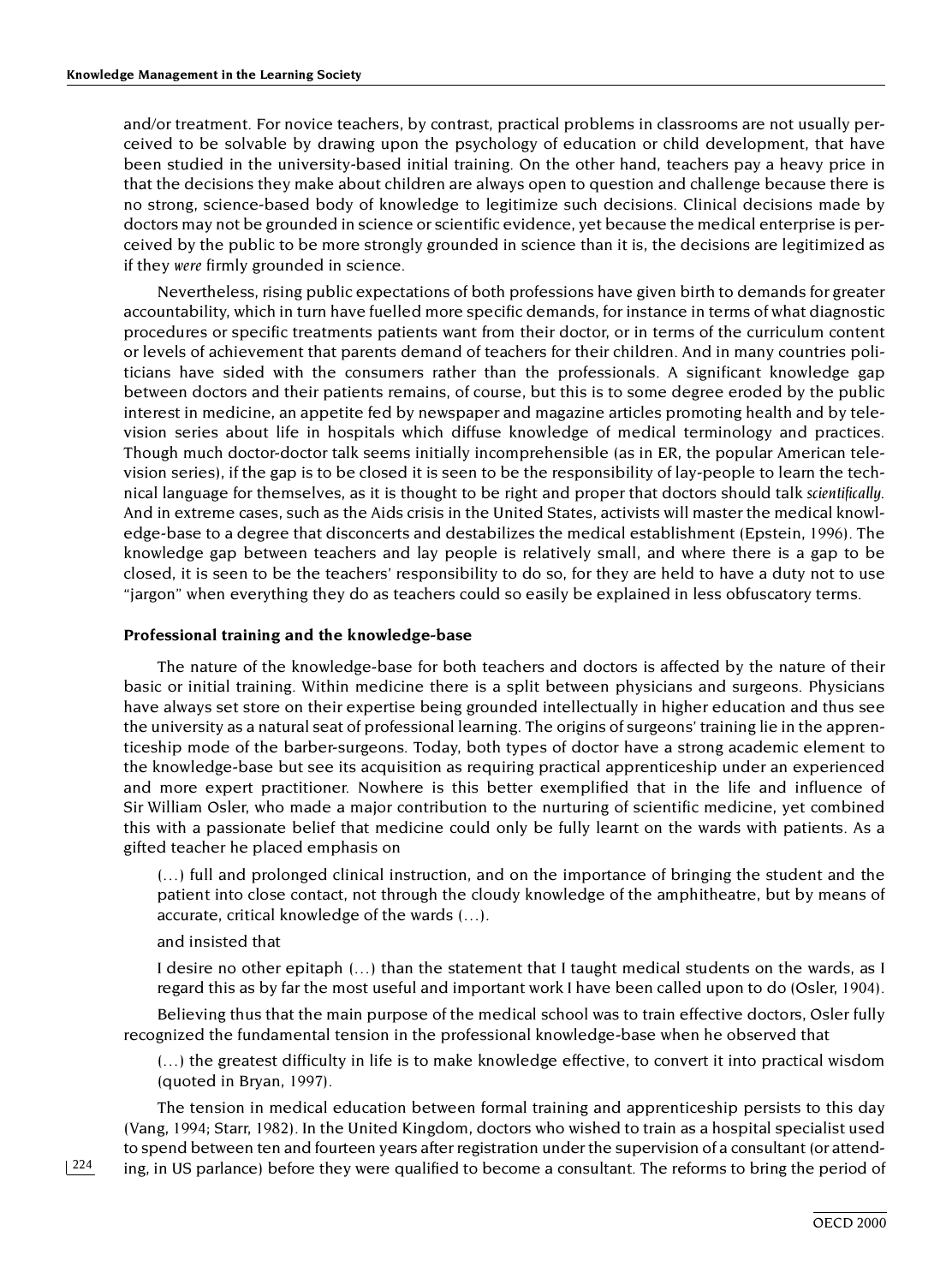such training into line with the European Union now require that the training period be reduced by half. Though there is a formal element to this training, in examinations set by the relevant Medical College, much of the training provided by the consultant is informal, practical on-the-job training in apprenticeship mode. The response of the consultants to the reduction in the post-graduate training period was to demand more time for formal teaching, whereas the juniors asked for a higher quality on-the-job training.

I have distinguished two forms of this apprenticeship, apprenticeship-by-osmosis and apprenticeship-by-coaching (Hargreaves *et al.*, 1997*a;* 1997*b*). In apprenticeship-by-osmosis the consultant leaves the responsibility for learning almost entirely to the junior doctor, who can passively absorb what can be gleaned from watching the consultant at work and who can extract explicit teaching from the consultant only by taking the initiative to do so by diplomatic means. In apprenticeship-by-coaching, the consultant accepts responsibility both for teaching and for helping the junior to assume greater responsibility for learning. Apprenticeship-by-osmosis has been a traditional pattern of postgraduate medical training, but is being replaced by apprenticeship-by-coaching.

Many doctors are ambivalent about their concept of apprenticeship and its role in the acquisition of the medical knowledge-base. They feel the idea is valuable because becoming a skilled medical practitioner requires practical, hands-on experience under the supervision of an experienced colleague, and cannot be learnt from text-books. At the same time they are conscious that the element of osmosis leaves too much to chance, which is what happened in earlier forms of initial teacher training. Retention of some form of apprenticeship model is strongly supported by theories of situated learning (Lave and Wenger, 1991), in which learning is no longer seen as something which takes place only in the mind, structurally independent of the context in which it takes place. Rather, the context and situation and the mental learning interpenetrate one another. Learning to be an effective medical practitioner is learning to *do* something*,* to perform in a given way, not to be able merely to talk about it. Learning, in other words, is always situated, and is most effectively acquired in the same setting as that where the learning is to be later exercised or applied.

To become a professional is, on this view, a process of becoming a full member of a *community of practice.* The novice, or junior doctor, enters the community of medical practice by participating in a peripheral way, not only by doing simple, delegated tasks and the "scut" work but also by *assisting,* or making a partial and limited contribution to the work as a partner of the full member of the community of practice, namely the consultant. Becoming a full member of a professional community is a matter both of acquiring knowledge and skills and of acquiring a relevant identity; and both professional skill and professional identity are progressively acquired by participation that becomes decreasingly peripheral over time. Novices learn not merely to talk *about* the practice of their profession, but *within* it. Learning is not merely a condition for membership of the community of doctors (or teachers), but is itself an evolving form of membership.

Such learning-through-contextualized-practice is effective in part because this is the more natural way of acquiring the *tacit* knowledge (Polanyi, 1966) that is an inherent feature of complex skills. We know more than we can say. Some knowledge is not easily expressed in words, and so is difficult to talk about (as in a lecture) or write about (as in a text-book) or to communicate from "master" to "apprentice". Some learning is more readily achieved if apprentices watch the master at work in a demonstration or modelling of the skill concerned and then try it out under guided supervision for themselves. Much of what professionals call "professional judgement" draws heavily on such tacit knowledge, as when a physician rapidly diagnoses a rare condition or selects a management option that is highly appropriate to the specific condition and circumstances of an individual patient – but in both cases may find it difficult to say how the conclusion or decision was reached. (The same applies to experienced teachers, who do not find it easy to explain how they can successfully anticipate pupil problems or can select an effective way of helping a pupil from a wide range of options in a way that seems highly opaque to the novice.) Consultants' insistence that "clinical judgement" cannot be taught, but only acquired through experience, confirms the thesis that an adequate professional training requires apprenticeship through peripheral participation in a community of practice.

The theory of situated learning thus validates and legitimizes the traditional commitment of doctors to notions of apprenticeship. Learning in the lecture room is not context-free learning, but learning-in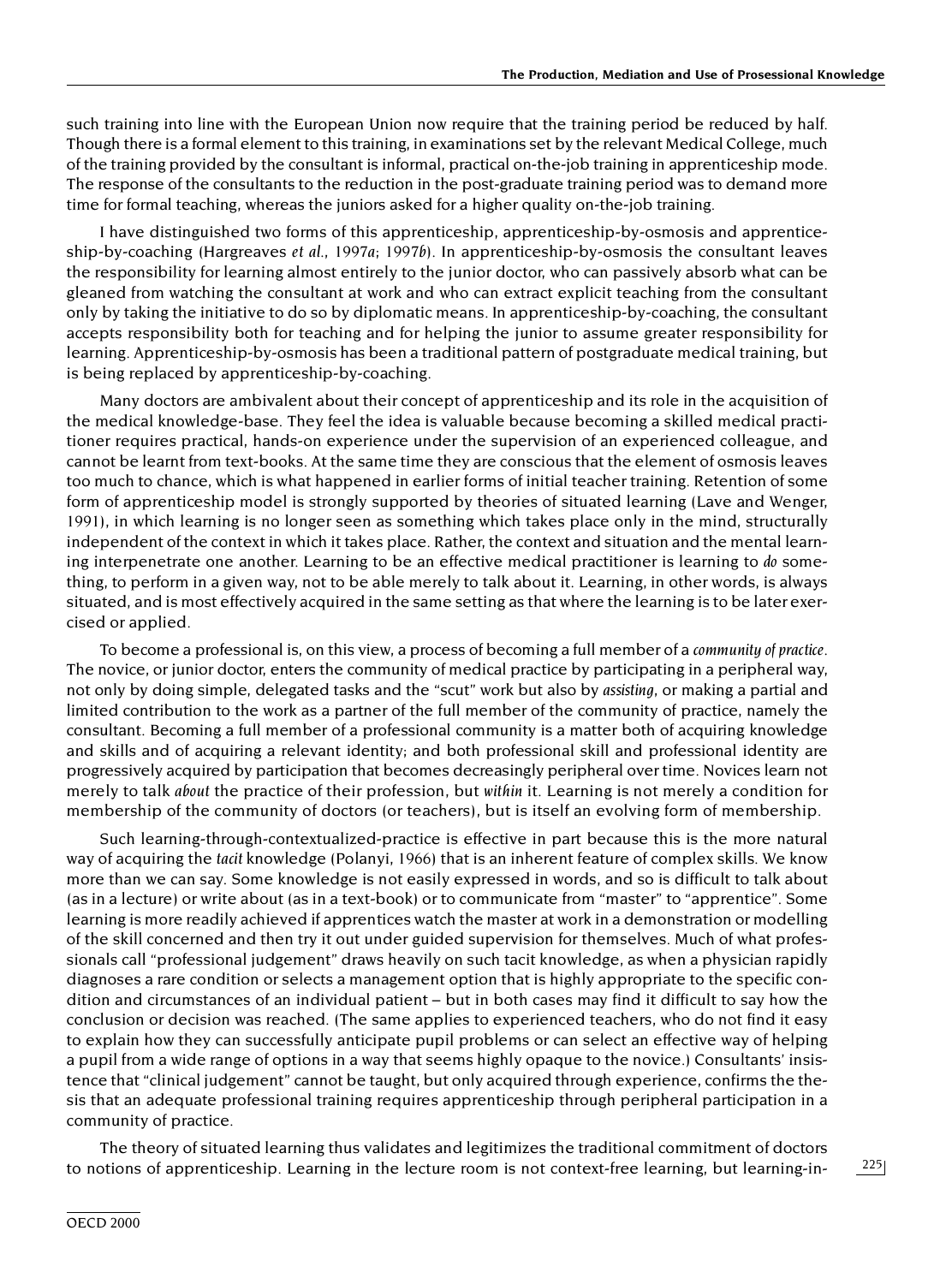the-lecture-room. The same can be said for private study. In both cases there will be problems in transposing context-of-study knowledge into a context-of-use practice. Better training for junior doctors would often be more readily achieved by more effective coaching within an on-the-job apprenticeship mode than by extra formal teaching. In the United Kingdom and in the United States – but not in Germany – craft apprenticeships declined rapidly in the twentieth century (Roberts, 1993; OECD, 1994; Lane, 1996). In the United Kingdom they have recently been revived on a small scale, which is a welcome recognition that one of the oldest and most tested forms of transmitting a knowledge-base might have some advantages over the now ubiquitous off-the-job formal training that has come to be almost synonymous with education (Hasluck *et al.*, 1997; Fuller and Unwin, 1998).

In the education and training of teachers, by striking contrast to that of engineers and doctors, the concept of apprenticeship has often been openly treated as a term of abuse for a form of teacher training which is held to be seriously and irremediably defective. Teacher training in the United Kingdom has also been reformed by government fiat. Until recently, graduates completed a year of full-time initial teacher training, two thirds of which was devoted to study in the university and one third of which was spent in schools under the supervision of a practising teacher (the "teaching practice"). In 1992 the government reversed these allocations, to the consternation of university-based teacher trainers, distressed at being instructed to transfer a portion of student teacher fees to the schools in recompense for the longer period of school-based supervision.

Prior to these reforms there was rarely a job description for the practising teachers who supervised the teaching practice, nor was any training provided for them. School-based supervisors have now been given a new name – mentors – and many books now advise on how the role should be carried out. Senior doctors with responsibilities for training junior doctors could learn much from the development of mentoring in teacher education – and they could offer something in return to the conception of the mentor. For the model of mentoring, and of how trainee teachers learn, is not, as one might expect, based upon the theories of situated learning described above. Rather, the dominant model is that of *the reflective practitioner* (Schön, 1983; 1987). Though there are many reasons to explain the appeal of this concept to teacher educators, an important one is that it legitimizes the critical scrutiny, rather than transmission, of existing professional practice. In medical postgraduate training, the supervisor of the trainee is an experienced practitioner whose role is to induct the novice into the profession and to pass on one's own knowledge and skills. In postgraduate teacher training, the university-based tutor is not a current practitioner but an academic who has sometimes regarded the mentors as a threat insofar as they may transmit obsolescent or ineffective conventional practices to trainees. In such circumstances the university-based academic is suspicious of apprenticeship and the associated notion that the mentor should offer the trainee peripheral participation in a community of (potentially dangerous or unworthy) practice. Instead the trainee should be inoculated against catching the diseases of conventional practice, and this is most easily achieved if both university-based tutor and school-based mentor adopt the reflective practitioner model which requires the trainee constantly to challenge the assumptions behind existing professional practice and to consider alternatives to them. The weakness of this position is obviously that the trainee is being expected to become critical of professional practice before much of the basic knowledge and skill has been acquired.

# **Research, knowledge production and the professional knowledge-base**

Practising teachers who serve as mentors for trainee teachers are usually not actively engaged in educational research and development. Educational research and knowledge production in the United Kingdom is funded from various sources – national and local government, research councils, charities, business – but most of it is channelled though the universities, where academics design and execute the research. Only rarely do practising teachers play a part in the design of research programmes or receive funding to carry it out.

In medicine, by contrast, much research and knowledge production is carried out by practising doctors, rather than full-time researchers no longer working with patients. In consequence, the research agenda is heavily influenced by front-line practitioner concerns, and trainees are supervised by consult-

 *226*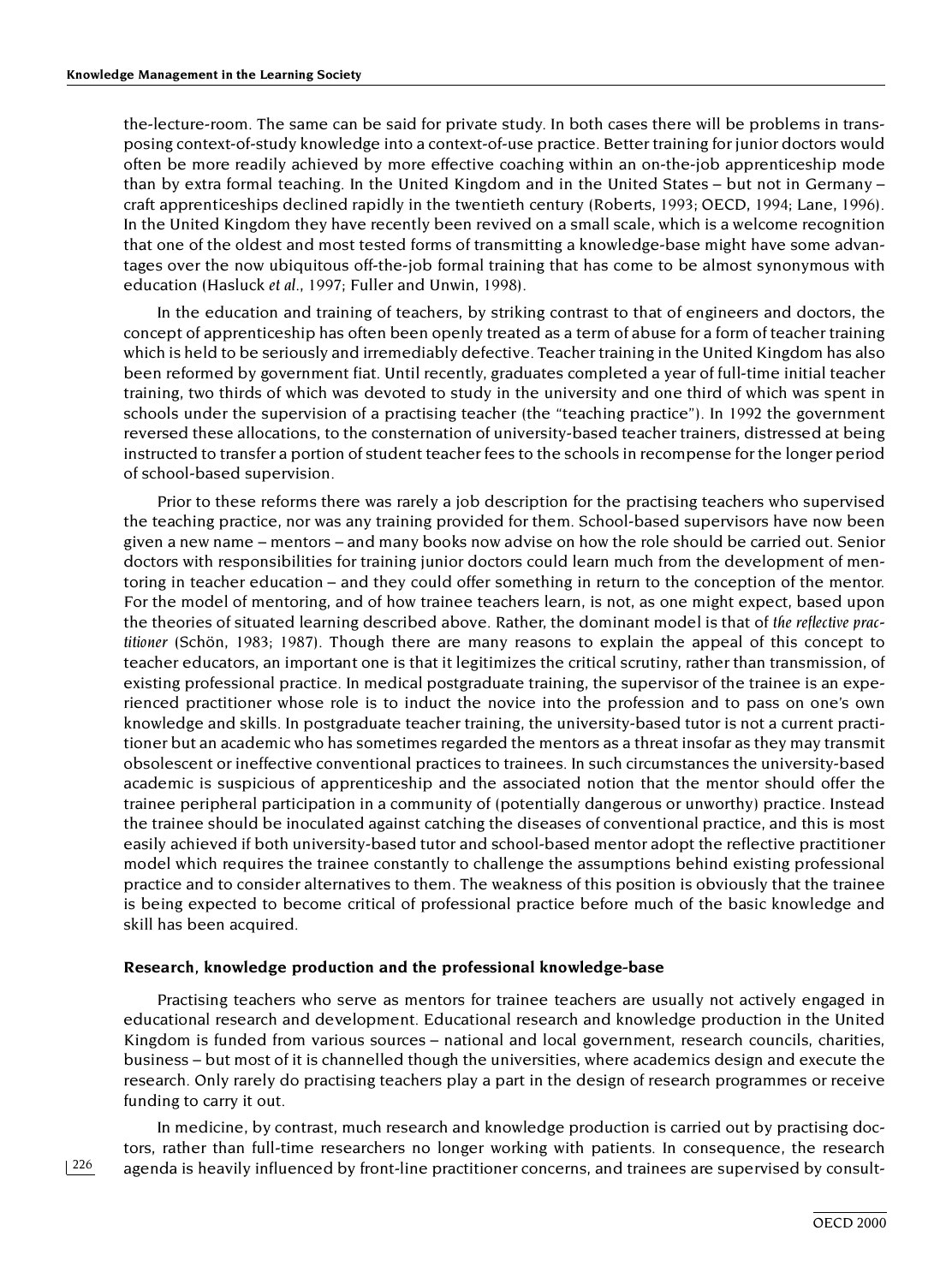ant practitioners who both carry out the research and apply the results to their practice. In teacher training, the school-based mentors are very unlikely to be active researchers or applying outcomes to their practice. They provide for trainee teachers a very different model of how new knowledge is generated, disseminated and then applied to improve practice. It is in the university, rather than in the school, that the model for research is provided, but most trainee teachers will spend their lives in schools, not the university. The substantial overlap in medicine between hospital practitioners and researchers socializes young doctors to attitudes and practices that are very different from those in education where there is a sharp split between the two roles.

Among educational researchers there is a deep dispute about why educational research has relatively little impact on changing school teachers' professional practices. It is argued that the social sciences are not well placed to generate the kind of research styles or research outcomes that can directly guide professional practice and that in any event the variables affecting professional practice are much more complicated in school classrooms than in medical consulting rooms. This denial that research is likely to have much direct impact on practice thus sustains the so-called "enlightenment" view of educational research, in which the function of research is to change the climate of opinion and understanding rather than to affect the immediate concerns of policy or practice. Though obviously containing some partial truth, this view of research is easily interpreted as a discouragement of applied research which seeks to have some short-term impact on policy or practice. It also assumes that the ideas emanating from the research community are generally beneficent as they penetrate the practitioner community, whereas some of these ideas, in the United Kingdom those of Bernstein and Piaget in particular, have entered practising teachers' minds in a highly distorted form during their academic initial training, and sometimes had very negative effects on practice.

# **Evidence-based practice and the professional knowledge-base**

The dangers of over-emphasis on the enlightenment thesis of the impact of research are particularly apparent when educational researchers are confronted with the rapid growth of *evidence-based medicine* (or EBM for short). This movement begins from a recognition that much current clinical practice is not grounded in firm evidence or a body of scientific knowledge, or is not so grounded to the extent that it could and should be.

The fact that medical treatment is not invariably followed by clinical improvement is not one that those interested in medical quality – be they patients or doctors – can ignore (…). It is as if once a treatment has been given then medical obligation is at an end. Or, to put it another way, the outcome of treatment seems sometimes to be less important than its actuation (…). Whatever the reason, it is highly likely that a large proportion of treatments, not to say investigations and referrals, are no more than a face-saving disguise for medical impotence (Pickering, 1996).

Many idealistic students enter medicine in the belief that they will become "rescuers": active agents who will save the sick from untimely death. The mundane truth – most patients improve without treatment – comes later, and, for some rescuers, this humbling insight never arrives. All too often, an inflated view of medicine's prowess has led to action that is both unfair and harmful (Silverman, 1997).

Most physicians can remember the day when, armed with a degree, a mission, and confidence, they could set forth to heal the sick (…). Each physician was free, trusted and left alone to determine what was in the best interests of the patient (...). All of that is changing (...) one of the basic assumptions underlying the practice of medicine is being challenged. This assumption concerns the intellectual foundation of medical care. Simply put, the assumption is that whatever a physician decides is, by definition, correct. The challenge says that while many decisions no doubt are correct, many are not, and elaborate mechanisms are needed to determine which are not (Eddy, 1990).

Nor is this merely a matter of minority, self-critical medical opinion: hard evidence derives from studies of medical practice variation.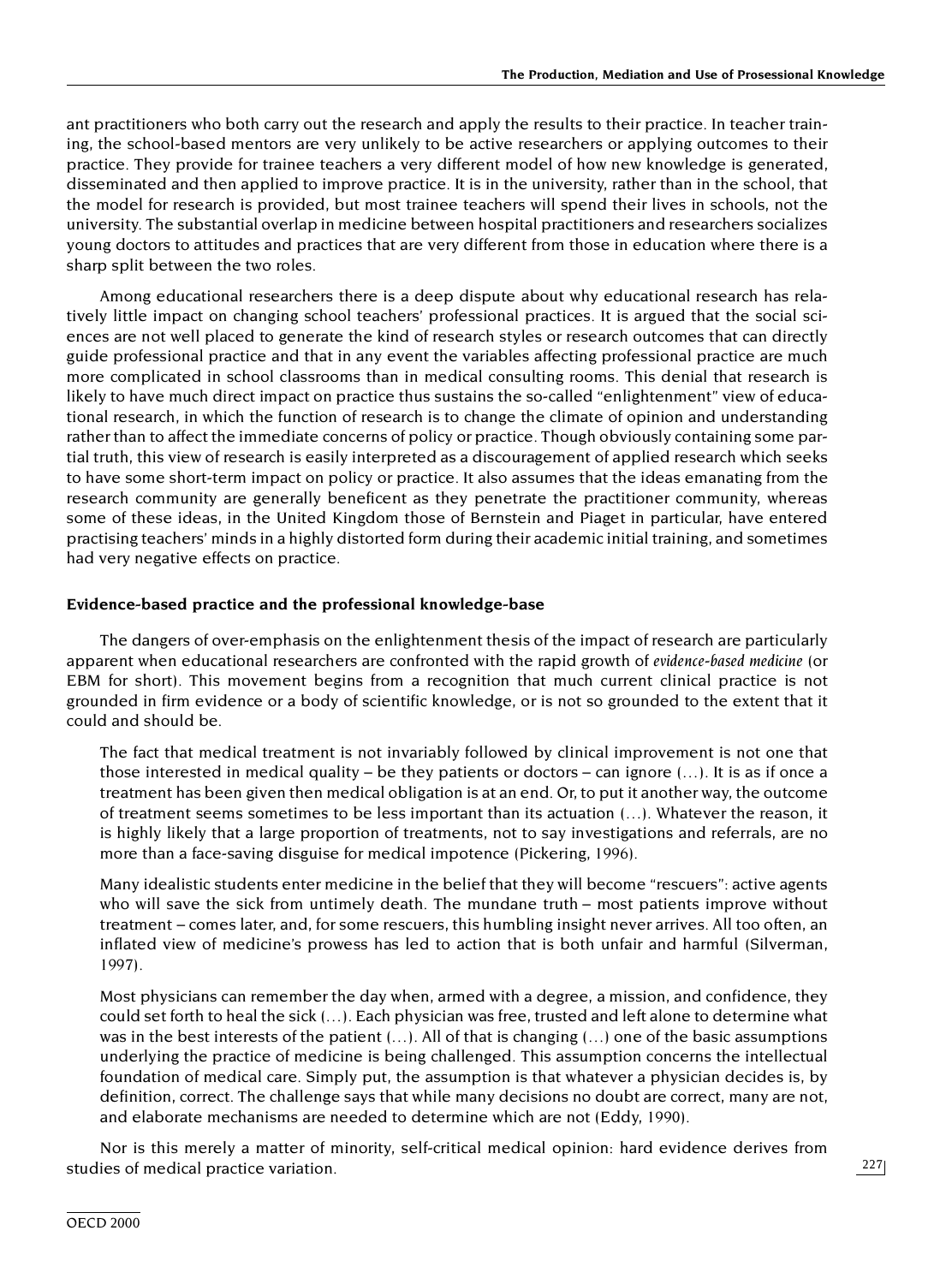Similar patients treated for the same diagnosis have hugely variable outcomes depending on their clinician, hospital and geographic location. This phenomenon is unnerving and largely unexplained (Eve and Hodgkin, 1997).

Every clinician knows that there is indefensible diversity in the use of diagnostic methods and therapies and that there is unacceptable variation in the quality and treatment delivered by different clinical teams (Peckham, 1991).

Of course, the training of doctors probably leads them to exaggerate the significance of therapeutic intervention in terms of a nation's health and so they regard the exposure of their practice (and related knowledge-base) as not grounded in evidence as an embarrassment. And the same applies to the realisation that common surgical operations of the past, such as tonsillectomy, were fads and fashions performed on many patients without scientific or medical warrant. Nevertheless EBM is a somewhat controversial concept. To some, it is what doctors have always done, or should have been doing, all along; to others, it is a threat in that it appears to reduce the physician's clinical discretion or judgement and puts far too much faith in the conclusions drawn by researchers or reviewers of research. Its leading British advocates express the intention simply.

It's about integrating individual clinical expertise and the best available evidence from systematic research (…). By *individual clinical expertise* we mean the proficiency and judgment that individual clinicians acquire through clinical experience and clinical practice. Increased expertise is reflected in many ways, but especially in more effective and efficient diagnosis and in the more thoughtful identification and compassionate use of individual patients' predicaments, rights and preferences in making clinical decisions about their care. By *best available external clinical evidence* we mean clinically relevant research (…) especially from patient-centred clinical research into the accuracy and precision of diagnostic tests (…) and the efficiency and safety of therapeutic, rehabilitative and preventive regiments(…). Good doctors use both individual clinical expertise and the best available evidence, and neither alone is enough. Without clinical expertise, practice risks becoming tyrannized by evidence (…). Without current best evidence, practice risks becoming rapidly out of date (Sackett *et al.,* 1996, italics added).

There is nothing here to endorse fear in the teaching community that evidence-based practice entails researchers providing practitioners with mechanistic and simplistic solutions to complex problems, nor does it endorse an "enlightenment" view of research as being restricted to some generalised, indirect enlightenment of practitioners and their understandings. Between these extremes, EBM offers a practical middle way which requires that *i)* researchers undertake the appropriate patient-centred research *ii)* which is collated and mediated to the clinician when needed and *iii)* is then taken into account by the clinician as part of the professional judgement in making diagnostic or therapeutic decisions about the individual patient with distinctive characteristics in distinctive personal and social circumstances.

It is the second of these elements, the collation and dissemination of the research findings, which is the most difficult to achieve. Most doctors subscribe to professional journals – the *British Medical Journal* and the *New England Journal of Medicine* are world famous – which enjoy some success in mediating research evidence to strengthen the knowledge-base of practitioners. (There are no equivalents for teachers.) But journals, however good, are not enough. One study (McColl *et al.,* 1998) has shown that most general medical practitioners are supportive of EBM and believe it contributes to better patient care, but experience problems in finding easy access to, and time to consult, the research or research reviews. Cheaper and more widely available information and communication technologies will soon support better dissemination at reduced costs.

An evidence-based approach in education has as much promise for improvement as it has in medicine, but costs are involved here too. As things stand, there is too little research of the kind that is relevant to practising teachers and policy makers, largely because so much research is supply-led rather than demand-led. Action needs to be taken to focus research more strongly on classroom pedagogy; and teachers and policy makers need to play a stronger role in shaping the agenda and priorities for education research. There will also be a need to foster, within a more focused educational research, experiments of various kinds, and especially randomized controlled trials, which have become the gold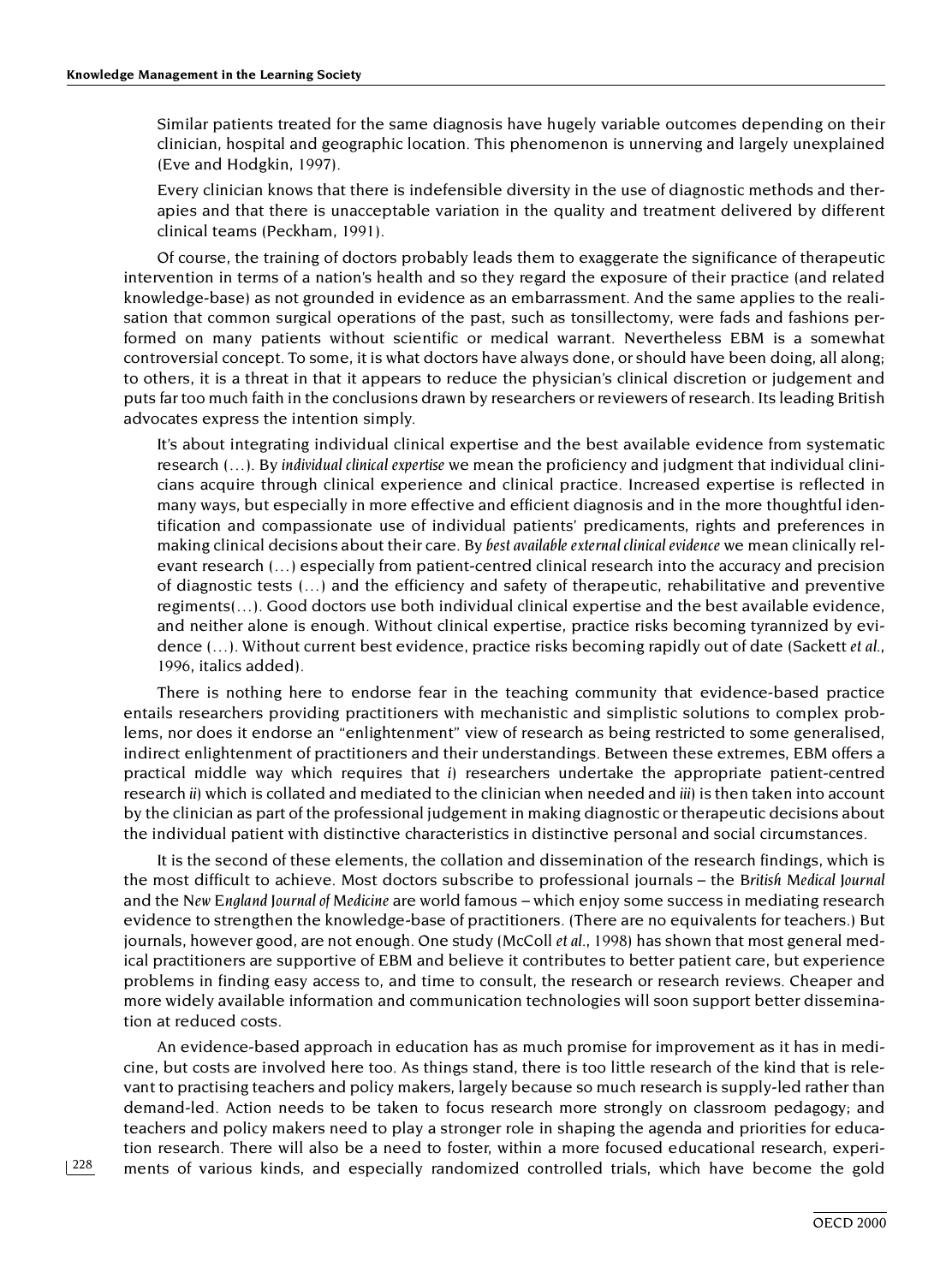standard in medicine (Maynard and Chalmers, 1997) but are exceedingly rare in education. Only from studies such as those conducted in medicine can a knowledge-base be generated that will save teacher time and energy by identifying interventions that are pointless or even harmful to pupils.

# **Evidence-based teaching and teacher-researchers**

In some respects teachers and physicians face similar problems.

[P]hysicians must make decisions about phenomenally complex problems, under very difficult circumstances, with very little support. They are in the impossible position of not knowing the outcomes of different actions, but having to act anyway. No one is questioning the sincerity, honesty or diligence of physicians (…) [but] physicians must have solid information about the consequences of different choices and must be able to process the information accurately. Currently we lack both the information required for decision making and the skills needed to process the information (…). The solution is  $(...)$  to improve the capacity of physicians to make better decisions  $(...)$  and we must build processes that support, not dictate, decisions (Eddy, 1990).

It is on such premisses that evidence-based medicine is built. Of the changes required to establish, or strengthen, evidence-based teaching, supporting more practising teachers in schools as researchers is among the most critical. Personal involvement in research at some stage in one's career is a key sensitizer to the value of research findings and, as in teaching hospitals, a vital element in the creation of a culture in which research is valued.

There are three main impediments to the creation of more teacher-researchers. The first is the lack of funding. Many teachers are willing to do research, and to do so in partnership with universities, but they lack the resources to pay for the substitute or additional teachers needed to release them from classroom duties. This can only be achieved by diverting to schools, and the school-based research consortia now being established in the United Kingdom, some of the research funding now in the hands of universities.

The second impediment is the failure to re-shape the profession so that teacher work in classrooms is set at a higher professional level. Doctors delegate much of their work – the minor ailments that are easy to treat, or other specialised tasks – to trainee doctors, nurses or para-medical staff. By delegating more to assistants, teachers could reserve to themselves the important educational problems that require high level skills, experience and professional judgement. This would provide space for, and the incentive to pursue, research into more effective professional practice to strengthen teachers' knowledge-base.

That many teachers lack the confidence to engage in research is a third impediment. There is now a significant pool of potential researchers among teachers, namely those who have undertaken a higher degree in education, which often includes research training and some practical research experience. With more support such teachers could continue with some research and quickly establish the principle of the teacher-researcher. Knowledge monopolies are a key source of professional power, and as in the United Kingdom the responsibility for initial teacher training has been progressively transferred to teachers in schools, the knowledge-power-base of academic teacher trainers increasingly lies in their monopoly over knowledge of how to do research. The extent to which they will allow this knowledge to be diffused to the whole profession is unclear.

# **Science, art and professional tinkering**

The creation among teachers of more positive attitudes towards evidence-based teaching would involve changes in teachers' psychology and their professional culture. Both doctors and teachers are conscious of the artistic elements in their professional practice. Teachers often take pride in the fact that their knowledge is intensely personal, carved slowly over the years out of private (not collective) experience. Although this is less evident among doctors because of the stronger scientific base to their knowledge, they too constantly emphasize the artistic elements in their diagnostic and therapeutic decisions, relating what they know from science to the unique circumstances of the patient at hand. "Medicine", said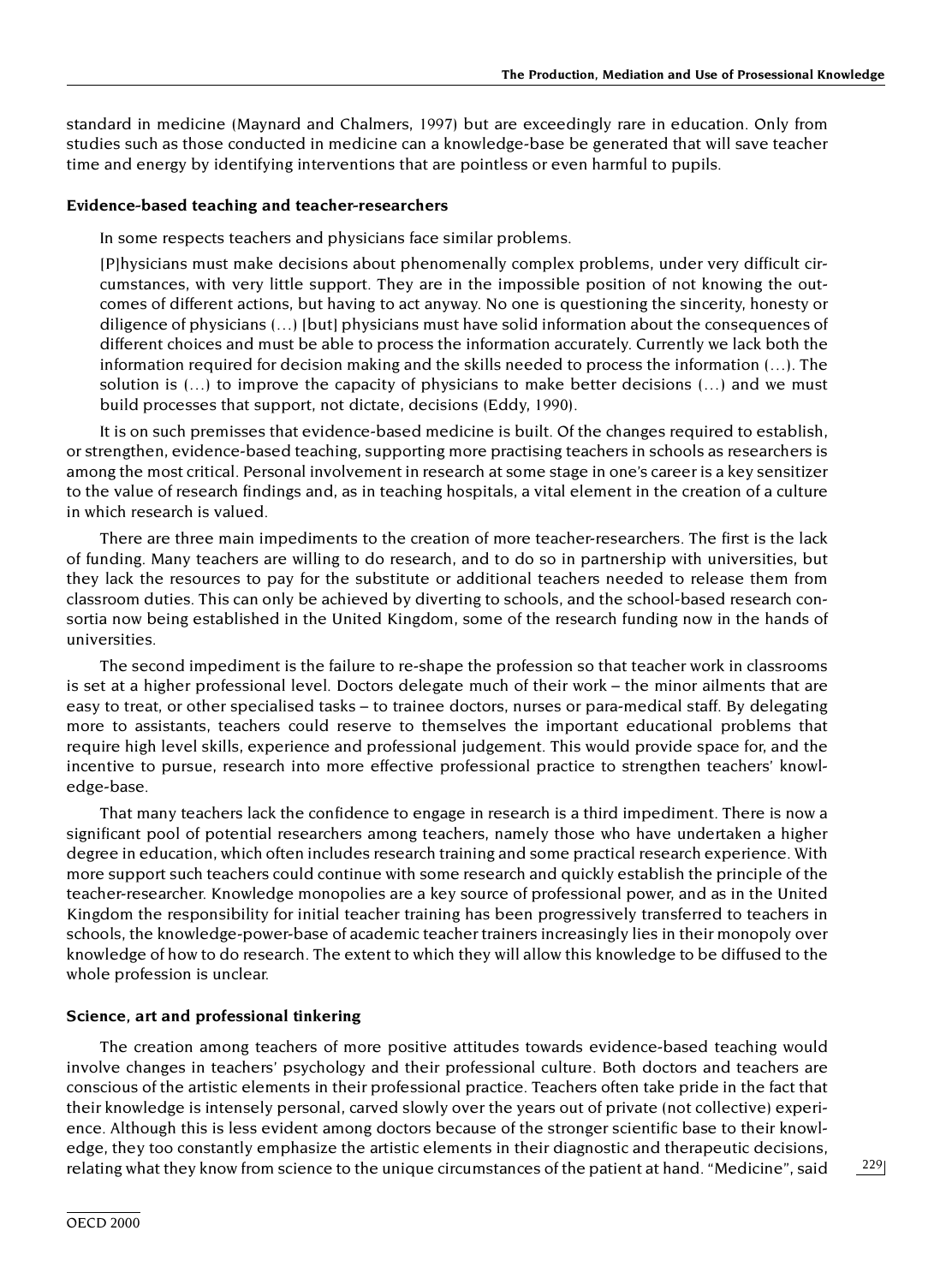the American physician Oliver Wendell Holmes (1871), "is the most difficult of sciences and the most laborious of arts", and this was echoed by Sir William Osler's (1904) assertion that "The practice of medicine is an art based on science (…). For perdition inevitably awaits the mind of the practitioner (…) who has never grasped clearly the relations of science to his art, and who knows nothing, and perhaps cares less, for the limitations of either". In the same spirit, the British physician, Lord Platt (1972), defined diagnostic skill as being one "more closely allied to the skill of a connoisseur examining a picture or an old violin than it is to what we normally think of as science".

Insisting that professional practice has artistic features shores up professional autonomy, which is fiercely defended. For doctors, the right to independent clinical judgment is needed to protect them against a view that medicine's scientific knowledge-base can be applied in any narrowly technical or standardized way. For teachers, the right to work in one's classroom according to one's own lights is held to protect them against educational fashions or political incursions into pedagogy. Teachers might, however, be willing to sacrifice some of their autonomy for a better knowledge-base through evidence about "what works" in education. This might not simply make them more effective, but paradoxically it might increase their autonomy by protecting them against politicians telling them what to do, especially when ministers have no sound evidence for their prescriptions, their preferences having no greater warrant than the fads and fancies that flourish among teachers in the guise of professional knowledge. At the same time, if a treatment, especially a cost-effective one, has been shown to work, politicians might argue that all practitioners should adopt the treatment and thus attempt to over-ride professional autonomy.

Whatever science might contribute to their practice, both doctors and teachers have to exercise considerable professional judgement in making their higher-level decisions; they have to "read" both client and context and be prepared to adapt their treatment until they find something that "works" with the client, whether patient or pupil. In short, and as discussed in Chapter 3, they learn to *tinker*, searching pragmatically for acceptable solutions to problems their clients present. In other words, all professionals have to develop a craft aspect to their practice, whereby through accumulated practical experience they add to their formal knowledge-base mental schemata that provide typical solutions to typical problems presented by typical clients (Schutz, 1964) – whether it be "a difficult child in the playground who must be watched if trouble is not to start" or "an unco-operative patient in clinic who needs to be cajoled into accepting the procedure". These schemata become tacit or intuitive, until they do not work as expected, at which point the professional chooses to tinker, drawing upon the whole of the knowledge-base, in a novel way to discover something that *does* work. This tinkering is a very small scale, spontaneous and mundane way of solving minor, everyday problems of a professional's life. But sometimes this tinkering is on a grander and more formal scale, a more carefully considered and radical way of dealing with a persistent problem: it then becomes research for knowledge creation.

Tinkering is, in effect, an uncontrolled experiment and in this sense every treatment of a patient by a doctor and every treatment of a pupil by a teacher is in the nature of an experiment. If, as a consequence of tinkering, an innovative practice is successful, *i)* it is usually incorporated by the individual practitioner into an enhanced *personal* knowledge-base. To become *ii)* part of the *collective* professional knowledge-base, it has to be disseminated among colleagues and accepted by them as "good practice". It *iii)* enters the collective knowledge-base in an evidence-based form only when it is subjected to research and accepted as a verified professional practice which works. Eventually, it *iv)* enters the formal corpus of professional knowledge, especially when it can be related to formal theory and academic knowledge, and then slides back into the official professional knowledge that is transmitted to novices in their initial training.

Both doctors and teachers tinker and regularly go through steps *i)* and *ii)* with novel practices. Doctors are ahead in learning that steps *iii)* and *iv)* are an essential path to better professional practice with verifiably better outcomes for clients. Teachers share a tinkering psychology with doctors. How can they build on this foundation to create the knowledge to enrich their knowledge-base in a practitioner-led, research-based way?

### **Professional knowledge: from creation to institutionalization**

 *230*

In the short term social science is incapable of providing the greatly improved knowledge-base that teachers need. There are some promising areas, certainly, such as the neuro-sciences, but these are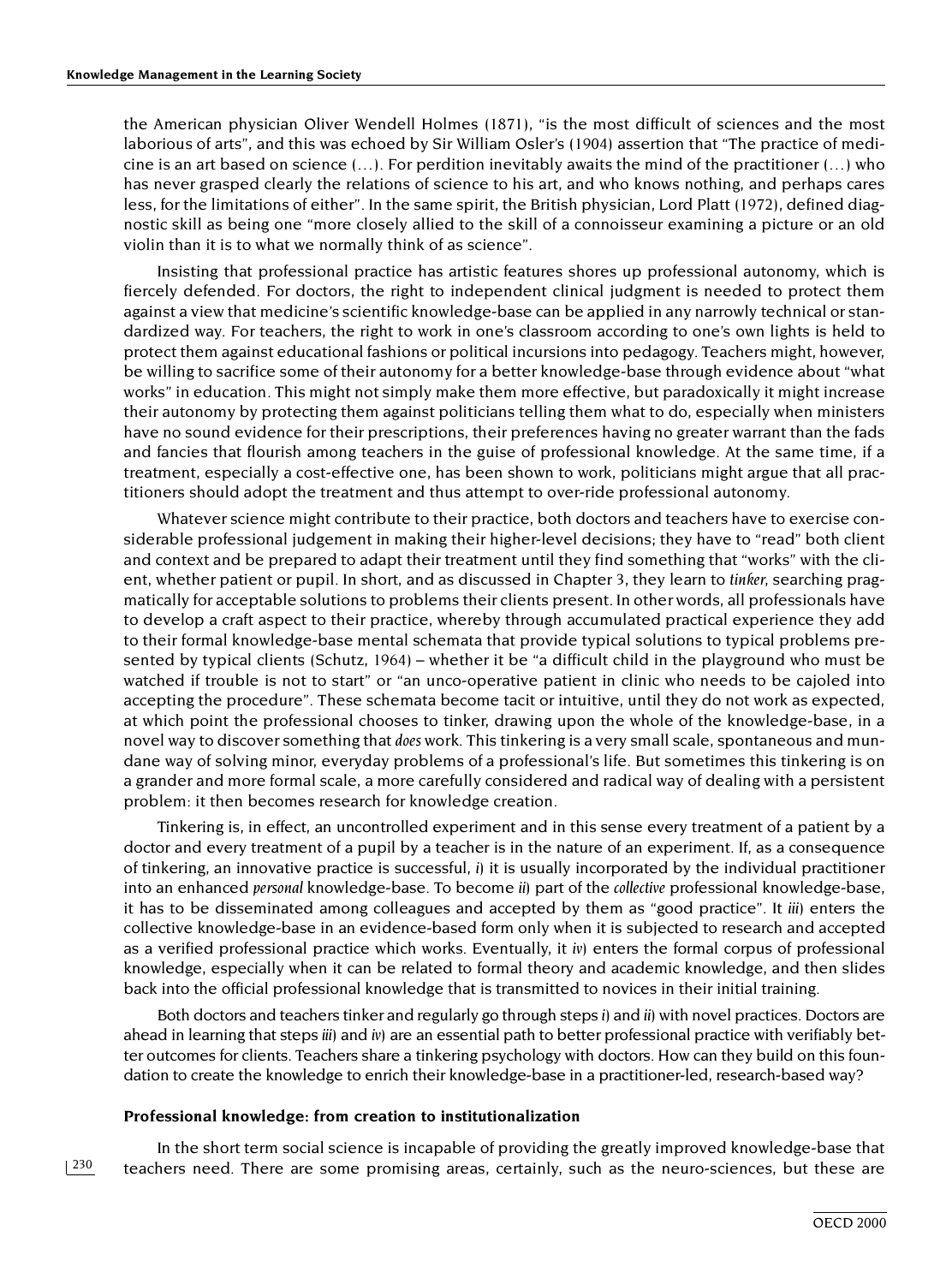largely at the "basic" rather than the "applied" level. Much of the relevant basic research, in the neurosciences and cognitive sciences, is likely to be conducted in university faculties other than education, which creates problems in the dissemination of such new knowledge into the university departments that bear responsibility for initial teacher training and the continuing professional development of teachers. While the medical school and teaching hospital have often served as the bridge between the basic sciences and clinical practice, university schools of education often have tenuous links with cognate departments. Even if cognitive psychology does, over coming decades, generate a potentially powerful knowledge-base for teachers, there is no adequate system for mediating such knowledge into the teaching profession.

In the short term we must look elsewhere for a means of strengthening teachers' knowledge-base, namely to the development of an evidence-based approach to the practice of teaching. More and better designed studies of "what works" in schools and classrooms could provide a knowledge-base, because such research can be done without necessarily finding a theoretical base for interpreting the results. In other words, the science to support education would be in terms of research *methodology derived from science*, not a substantive body of *scientific theory* as such. Indeed, if we knew much more, in relation to teachers and students in schools and classrooms, about what worked for whom under what circumstances and with what effects, this knowledge would be of real practical value to teachers, who should respond well to the notion of evidence-based teaching. At the same time educationists in universities should develop theories around such empirical findings. In medicine, too, it is not unknown for practice to be in advance of theory – anaesthesiology being a good example. In short, whereas in medicine the full-blown development of an evidence-based approach *followed* the establishment of a scientific infra-structure to its knowledge-base, in the case of education this might be reversed, with the establishment of an evidence-based approach *preceding* and actively promoting a social scientific infra-structure.

Who, then, would undertake the research on "what works?" to generate evidence-based teaching and to do so in a way that contributes more rapidly and coherently than in the past to the enhancement of teacher and school effectiveness? Some university-based researchers already contribute to this, but the majority prefer to conduct research on topics of their own choice in their own style. Without some incentive to change, I see no reason why higher education should be

(…) prepared to extend its role from that of creator and transmitter of generalizable knowledge to that of enhancing the knowledge creation capacities of individuals and professional communities (Eraut, 1994).

And that is surely what is now needed. There is massive, innovative activity and potential locked up in the "tinkering" of teachers in their classrooms. We need to investigate and codify when and why this innovative activity does (or does not) work.

There is evidence in the United Kingdom that researchers will change their agenda when research funding is tied to particular themes, so more funding must be directed towards achieving the specific objective of enhancing the creation and dissemination of better professional knowledge and practice. One controversial move in this direction, initiated by the Teacher Training Agency in England, has been to channel research funding directly to schools, which then, in a reversal of the conventional mode, seek a partner university to assist them in carrying out the research. This could be substantially increased. Maintaining a strong tie between university-based teacher education and professional R&D has advantages.

Cognitive commonality, however minimal, is indispensable if professionals are to coalesce into an effective group. Codification of knowledge (…) depersonalizes the ideas held about professional practice and its products. It sets up a transcendent cognitive and normative framework within which, ideally, differences in the interpretation of practice (…) can be reconciled. The formalization of the cognitive base of a profession has a powerful effect on professional unification because it allows a deeper and more thorough standardization in the production of producers than would otherwise be possible (…). Training and research increasingly depend on the same institutional structure (…). Thus in its modern sense, profession appears to be a structure which links the production of knowledge to its application in a market of services; the training institutions are the empirical arena in which the linkage is effected (Larson, 1977).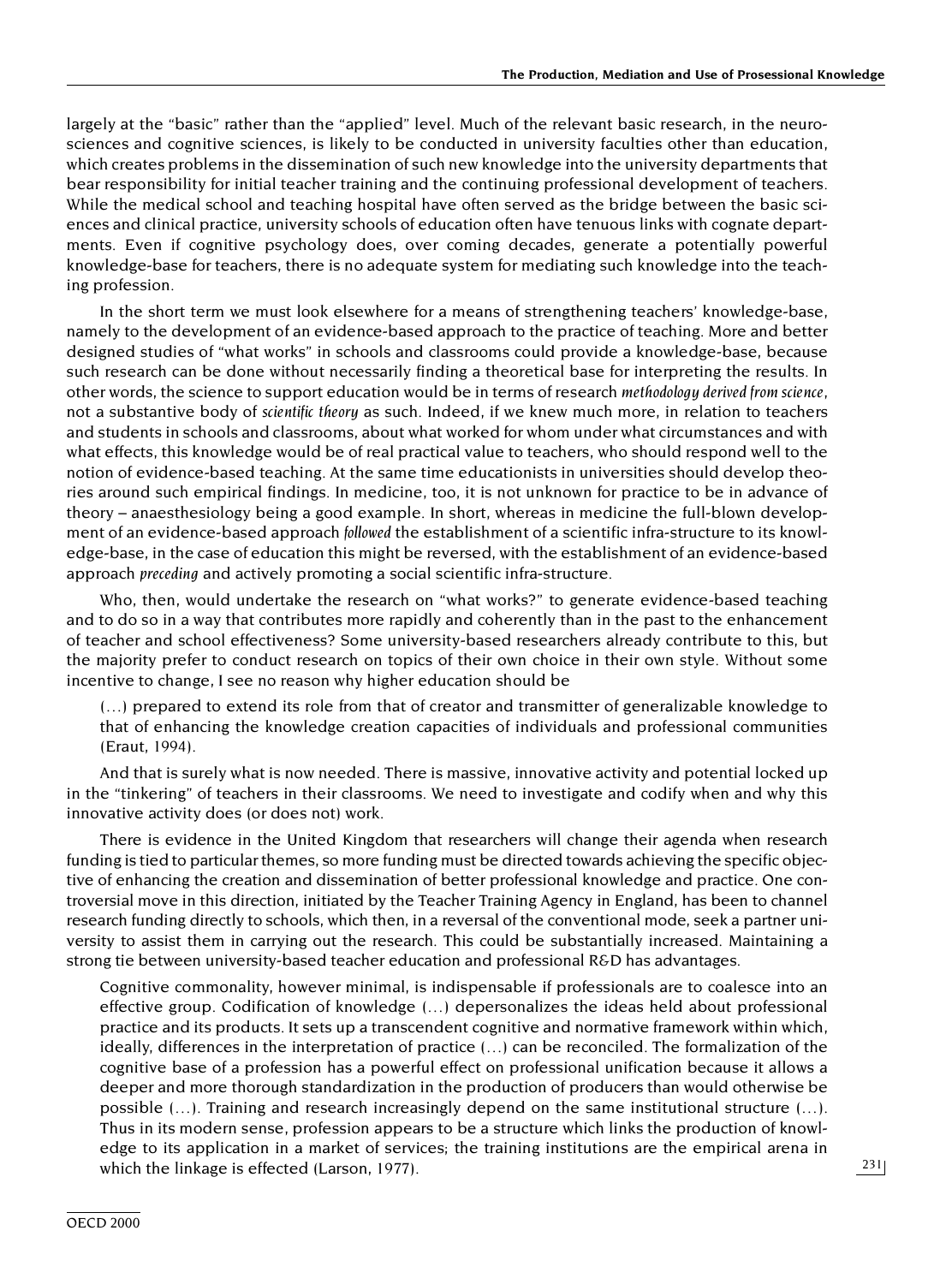*232*

Combining the production (or creation) of knowledge with the production (or training) of the professional has over time tended to become more and more located in the university (Freidson, 1986). For this reason high status continuing professional development for experienced teachers has also been located within universities. It is no accident that declining faith in the capacity of universities to generate the knowledge-base for teachers coincides with scepticism that improving the knowledge-base of teachers is best achieved by attendance at courses outside the school. Both initial teacher training and continuing professional development are now more frequently located in the school and directed towards collective and sustained innovation and change. If the two forms of production are to be bound together, then some of the knowledge production or research must also be transferred to schools. In other words, the dislocation of knowledge production from knowledge application must be brought to an end wherever possible. Only thus can a better knowledge-base for teachers be generated, one which, because it focuses on "what works", will contribute to the current political imperative of more effective teachers in more effective schools.

More and better R&D, with the specific aim of promoting evidence-based teaching, done in partnership, provides opportunities for larger-scale, multi-site experiment undertaken by teacher-researchers working on a common topic but co-ordinated by collaborating academics. Some structural reform would help. R&D in the field of public health and health services in the United Kingdom was strengthened by the introduction of regional R&D centres with a director and support staff (Peckham, 1991; Black, 1997) and regional centres for educational R&D (Hargreaves, 1998) could provide the infrastructure for parallel developments in education.

Schools as training centres *and* research centres increasingly makes sense in that it is in both training and innovation that the *tacit* knowledge of the effective practitioner has to be made more explicit and this is a critical element in successful knowledge creation (Nonaka and Takeuchi, 1995) and transfer. This tacit knowledge of the experienced practitioner, which is so rarely drawn upon by professional researchers, is at its most refined in the middle managers of secondary schools – those who have long experience of teaching but have not moved into full managerial positions with a different knowledge-base. It is they who become the senior mentors for trainee teachers and it is they who have often taken a higher degree in education and thus obtained some experience of educational research; it is they who are potentially what Nonaka and Takeuchi call *knowledge engineers;* it is they who should be leaders of their peers coming together to share experiences, to experiment together and, when success is achieved, to engage in lateral dissemination through their networks.

All this would entail a significant re-conceptualisation of what is seen as the dissemination process, which has conventionally been portrayed as a linear, centre-to-periphery process from research in universities out to teachers in schools. Much innovation in education, unless it is mandated, does not get beyond the diffusion phase, because insufficient attention is paid to the deep problems associated with adoption, implementation and institutionalization processes in linear models (see Chapter 2). As long as we continue to believe that the most effective way of improving professional practices is "outside in", that is, produced from outside schools and then disseminated by reformers into them, then the successful adoption, implementation and institutionalization of new practices will continue to be a relatively rare phenomenon and policy makers will be frustrated by the failure of many reforms to endure and to displace poor practices. People are motivated to disseminate knowledge that they have themselves created; and there are natural, but under-used, channels for easy dissemination. If schools were more fully developed as centres of initial teacher training and research, with experienced knowledge engineers on the staff, they might "(…) actually create new knowledge and information, from the inside out, in order to redefine both problems and solutions and, in the process, to recreate their environment (Nonaka and Takeuchi, 1995)".

Schools as knowledge-producing and knowledge-mediating institutions are in their infancy, but they may well be one important route to the continuous improvement and enhanced effectiveness of schools now being demanded by politicians in many countries.

Without question doctors have been much better than teachers at advancing their professional effectiveness by combining research with practice in the interests of knowledge production. At general practitio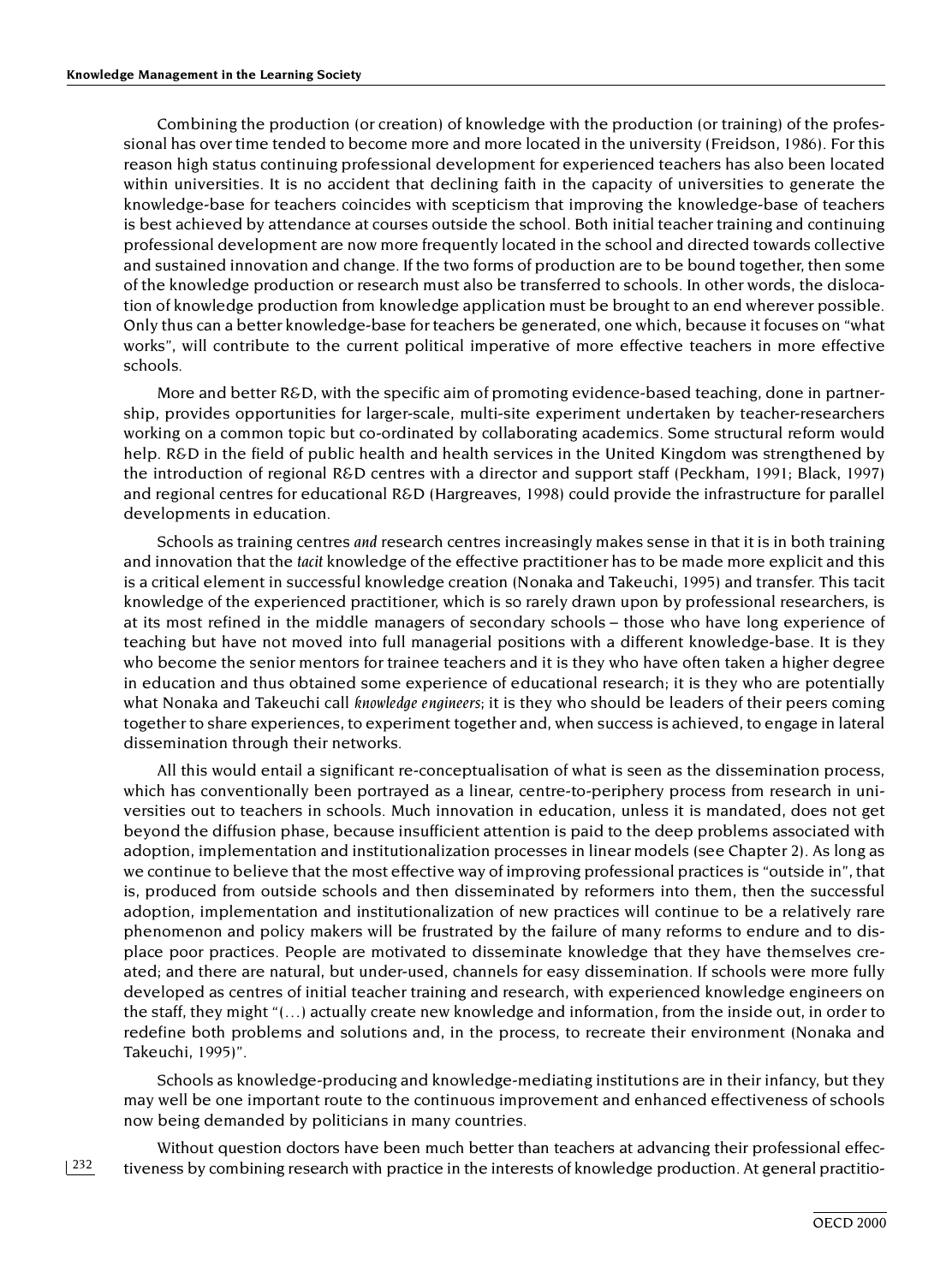ner level, however, group practices are often too small to be powerful knowledge-creating organizations. At hospital level, much of the innovative capacity is tightly locked within, and restricted to, each specialist department. Whilst new ideas and practices can be reasonably well disseminated through specialist journals and specialist medical associations, it is exceptionally difficult to diffuse evidence-based new practices *between* departments and specialties or within the *same* hospital. In this regard schools have a considerable advantage over both group practices and hospitals (though perhaps not health centres), for there is now a stronger focus on cross-departmental interaction and joint learning. In the United Kingdom, teachers speak of "whole-school policies" and "whole-school professional development" in a way that simply cannot be found in most hospitals. Schools are closer to becoming "learning organizations" than are hospitals.

# **A generic model of the professional knowledge-base**

The above comparative analysis may, now set within the theoretical context of a generic model of the knowledge-base, be summarized as follows. Whereas the *content* of the knowledge-bases of doctors and teachers are very different indeed, the *structures* of the knowledge-bases have both similarities and dissimilarities.

The main similarity is in the structural *components* of the knowledge-base, as illustrated in the threedimensional Figure 1. In the central, horizontal axis, four analytically distinct types of knowledge are represented:

- *Declarative knowledge* (DEC-K), or "knowing that", which is often in a propositional and codified form.
- *Scientific knowledge* (SC-K), which is a distinctive form of codified knowledge.
- *Procedural knowledge* (PROC-K), or "knowing how".
- *Personal knowledge* (PERS-K), in which through experience, including trial and error and other forms of learning-by-doing, the individual builds up and seeks to integrate a professional knowledgebase and develop expert professional judgement.

The first two kinds of knowledge are formal and largely explicit, with relatively low levels of tacitness. The latter two kinds of knowledge are rich in what is tacit. Each type of knowledge interacts with the other three types.

A second similarity lies in some shared *features* at the core of the knowledge-base and its four types of knowledge, especially the concepts of the diagnosis and treatment of clients and their problems, including how diagnoses and treatments are set with a dictionary of professionally legitimate problems (classification) and what counts as evidence for them (colligation). The acquisition of systems of classification and colligation is a key feature of professional training and socialization. Classification and colligation exemplify the dynamic interaction of the four types of knowledge.

Three dissimilarities are evident. At the pole in the upper half of Figure 1, knowledge is the unique possession of the *individual* or idiosyncratic, whereas at the opposite pole, knowledge is *social* or a collective possession of the profession. The first dissimilarity between teachers and doctors concerns the different *evolutionary paths* that have been taken by the two professions. The role of science in medicine has drawn the knowledge-base towards the social pole, whereas the lack of the science among teachers has drawn their knowledge-base towards the individual pole.

The second dissimilarity is in the form of training for the profession. Among doctors the apprenticeship model has remained strong, since both the explicit *and* the tacit aspects of the knowledge-base require effective social transmission from expert to novice. Among teachers there has been a movement away from apprenticeship towards (a version of) the "reflective practitioner" so that the social transmission of the knowledge-base, both explicit and tacit, from expert to novice is neglected and the professional socialization is further drawn towards the individual pole.

The third dissimilarity is in the approach to research and development. Again, doctors remain in the lower half of the figure, where the development of evidence-based medicine is concerned with the sharing of validated professional knowledge. Teachers, locked in the upper part of the model, engage in talk about "good practice" but have no agreed means of validating or sharing their professional practices.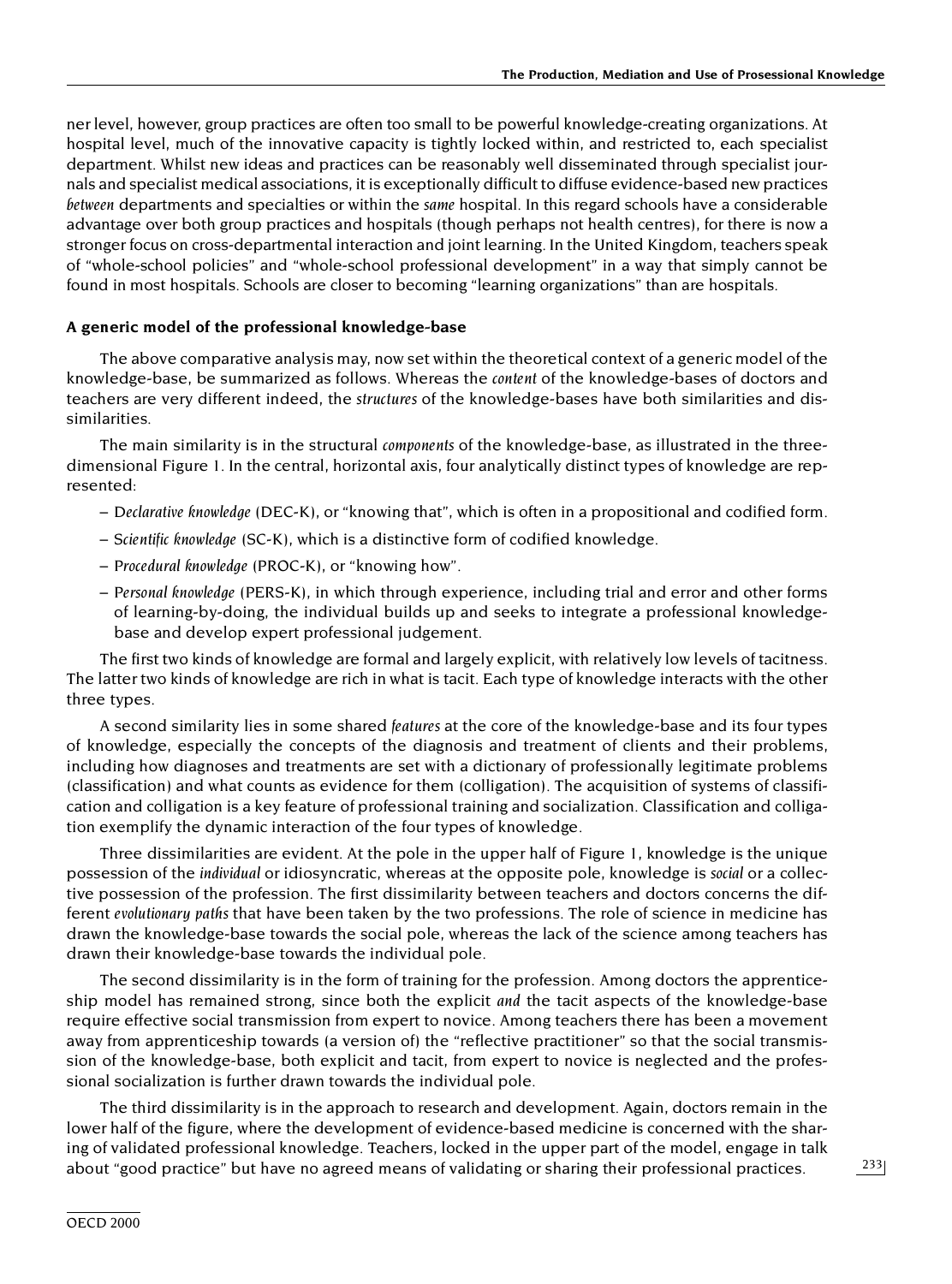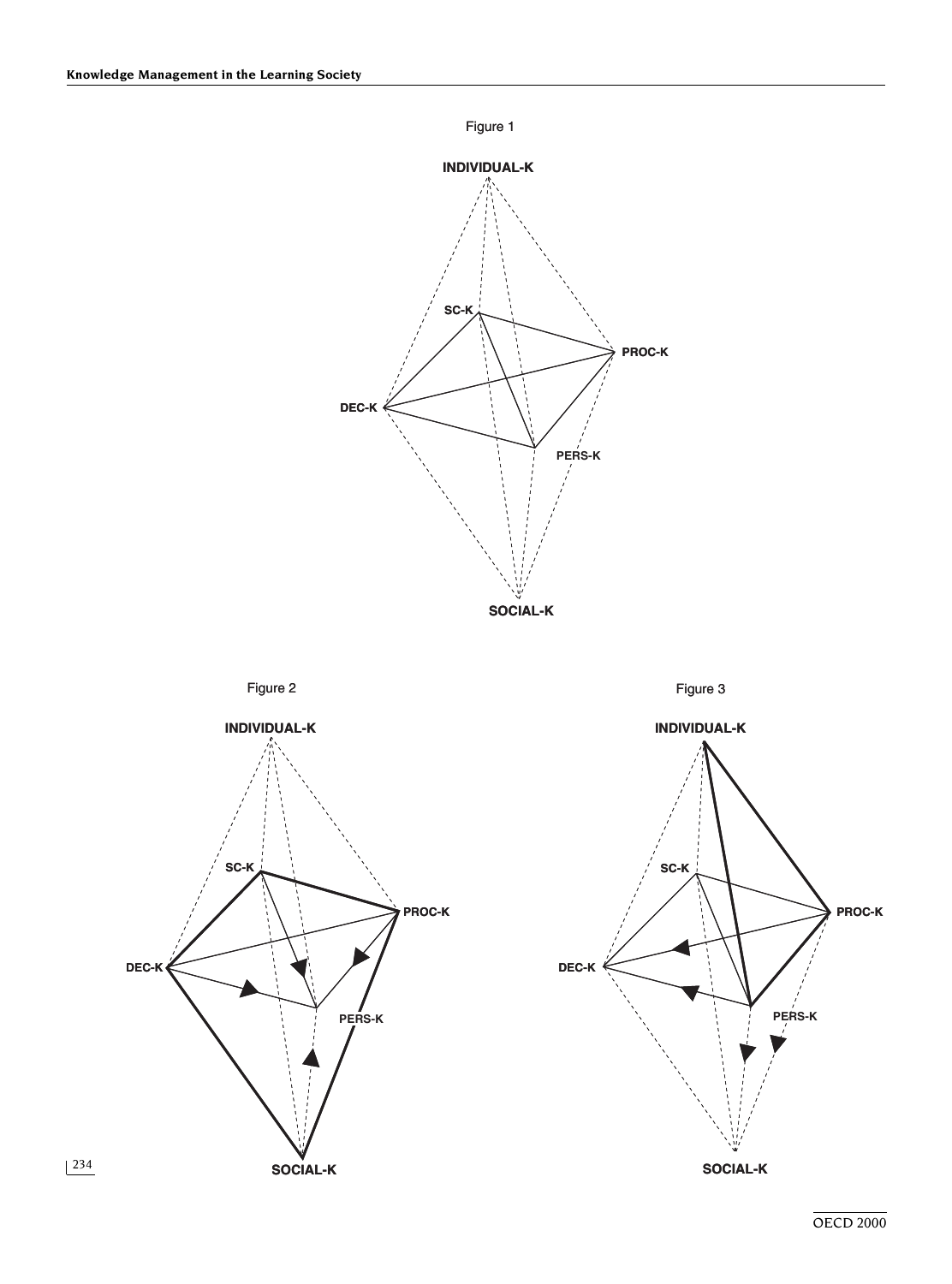There is also, however, a third similarity, which is the concept of *tinkering.* In both professions this is strongly linked to personal knowledge. For doctors, it is a step not only towards better professional practice for the individual but also potentially a contribution to evidence-based and socially shared professional knowledge. For teachers, tinkering is largely interpreted as a means of developing better personal knowledge for the individual, but may be the key to the emergence of a more valid and even scientific and socially shared knowledge-base, to fill the gap left by failures in social science.

Figures 2 and 3 provide a graphical illustration of the contrasting strengths of the components of the two knowledge-bases (thicker lines). For doctors, the internal dynamic of the forces in the knowledgebase drive towards the more secure construction of the personal knowledge of each physician or surgeon, all forms of knowledge leading over time to the development of expert professional judgement. In the case of the teachers' knowledge-base, the external pressure on teachers, teacher trainers and educational researchers in many countries to improve the quality of teaching as a means of raising educational standards is now changing the internal dynamic of what has hitherto been the dominant model towards the development of a public or shared language for professional practice, since this is a prerequisite for more effective means of sharing and disseminating knowledge of professional practice that has been made explicit and subject to public validation. It remains an open question whether such changes in the teachers' knowledge-base will also include a scientific element of some kind, to which the declarative, procedural and personal components are then linked.

# **Conclusion**

These potential changes in the knowledge-base of teachers can be understood within a wider theoretical framework for understanding knowledge production. Seen in this light, the educational reforms in the United Kingdom, such as school-based initial teacher training, school-based research, evidencebased professional practice and a renewed focus on teachers' classroom effectiveness, can be interpreted as part of the deeper social changes by which many kinds of knowledge production are moving from what Gibbons *et al.* (1994) call Mode 1 – pure, disciplinary, homogeneous, expert-led, supply-driven, hierarchical, peer-reviewed, university-based – towards Mode 2 – applied, problem-focused, trans-disciplinary, heterogeneous, hybrid, demand-driven, entrepreneurial, accountability-tested, embedded in networks. Across many spheres of knowledge production there is said to be a general movement away from Mode 1 towards Mode 2; education is unlikely to remain exempt from these changes. My concluding hypothesis is that in the United Kingdom this rapidly growing movement within education towards Mode 2 will soon put United Kingdom education at the leading edge of educational knowledge production. Since the universities are the institutions where the transition from Mode 1 to Mode 2 can be particularly painful, the bitter opposition of the university-based teacher trainers to recent reforms may simply confirm that this process is indeed under way, probably irreversibly. It will need courage for university-based educationists to adapt to the new role they have to play if Mode 2 educational knowledge production is to be successful.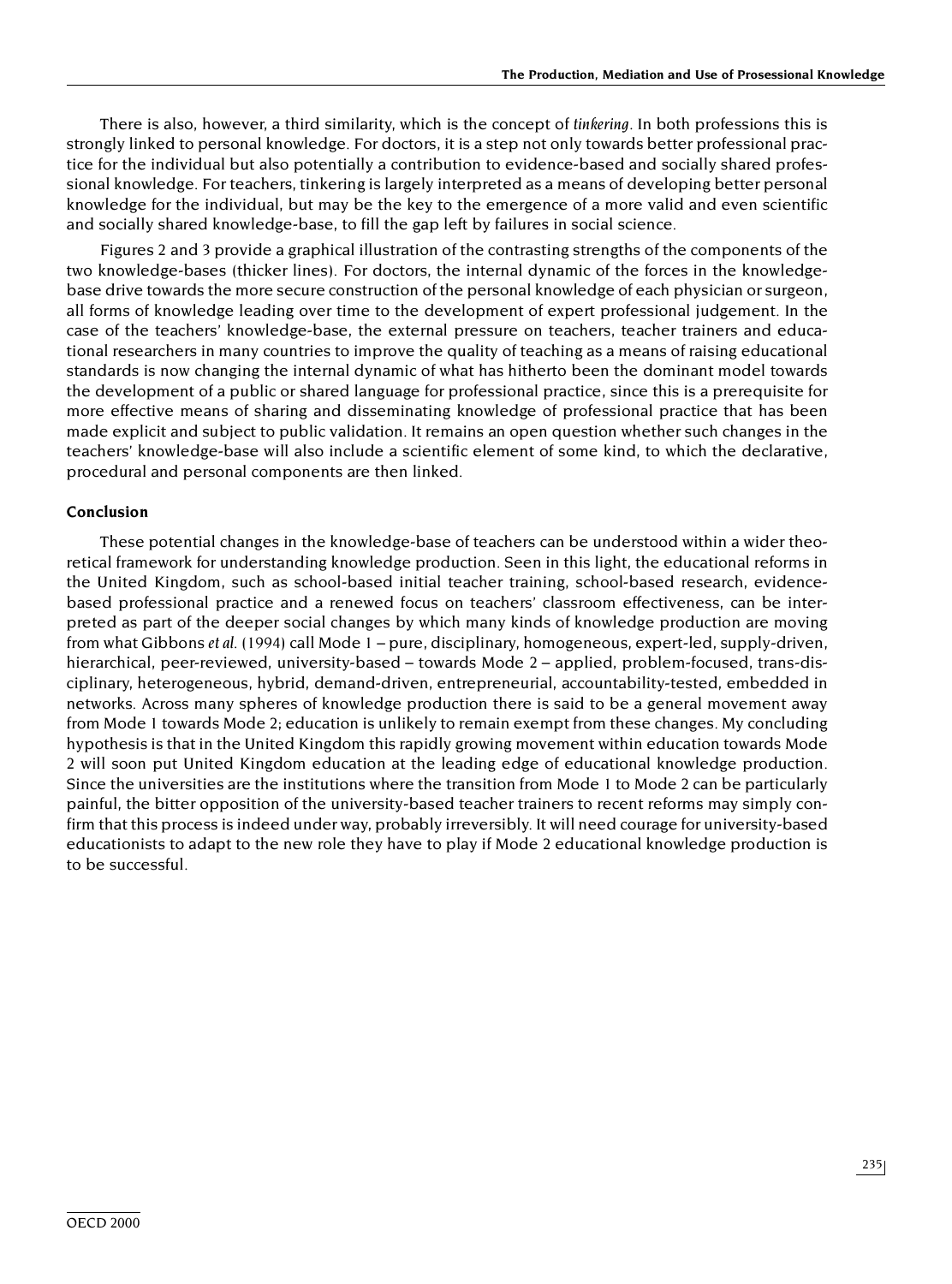# **REFERENCES**

ABBOT, A. (1988), *The System of Professions,* University of Chicago Press. ANDERSEN, T. F. and MOONEY, G. (eds.) (1990), "Medical practice variations: where are we?", *The Challenges of Medical Practice Variations,* Macmillan. BEARN, A. G. (1977), "The growth of scientific medicine", in G. McLachlan (ed.), *Medical Education and Medical Care,* Oxford University Press. BLACK, N. (1997), "A national strategy for research and development: lessons from England", *Annual Review of Public Health,* Vol. 18, pp. 485-505. BROWN, S. and McINTYRE, D. (1993), *Making Sense of Teaching,* Open University Press BRYAN, C. S. (1997), *Osler: Inspirations from a Great Physician,* Oxford University Press. CARLSSON, B. (1999), "The knowledge base in the egineering sector", paper presented to the CERI seminar at the US National Science Foundation, Washington D.C. DILL, D. D. (1990), *What Teachers Need to Know,* Jossey-Bass. EDDY, D. M. (1990), "The challenge", *Journal of the American Medical Association,* Vol. 263, pp. 287-290. EPSTEIN, S. (1996), *Impure Science: Aids, Activism and the Politics of Knowledge,* University of California Press. ERAUT, M. (1994), *Developing Professional Knowledge and Competence*, Falmer Press. EVE, R. and HODGKIN, P. (1997), "Professionalism and medicine", in J. Broadbent, M. Dietrich and J. Roberts (eds.), *The End of the Professions?*, Routledge. FREIDSON, E. (1986), *Professional Powers,* University of Chicago Press. FREIDSON, E. (1994), *Professionalism Reborn,* Polity Press. FREDDI, G. and BJÖRKMAN, J. W. (eds.) (1989), *Controlling Medical Professionals: the comparative politics of health governance*, Sage. FULLER, A. and UNWIN, L. (1998), "Reconceptualising apprenticeship: exploring the relationship between work and learning", *Journal of Vocational Education and Training,* Vol. 50 (2), pp. 153-171. GIBBONS, M., LIMOGES, C., NOWOTNY, H., SCHWARTZMAN, S., SCOTT, P. and TROW, M. (1994), *The New Production of Knowledge,* Sage. HAFFERTY, F. W. and McKINLEY, J. B. (eds.) (1993), The Changing Medical Profession in an International Perspective, Oxford University Press. HARGREAVES, D. H. (1993), "A common-sense model of the professional development of teachers", in J. Elliott (ed.), *Reconstructing Teacher Education,* Falmer.

 *236*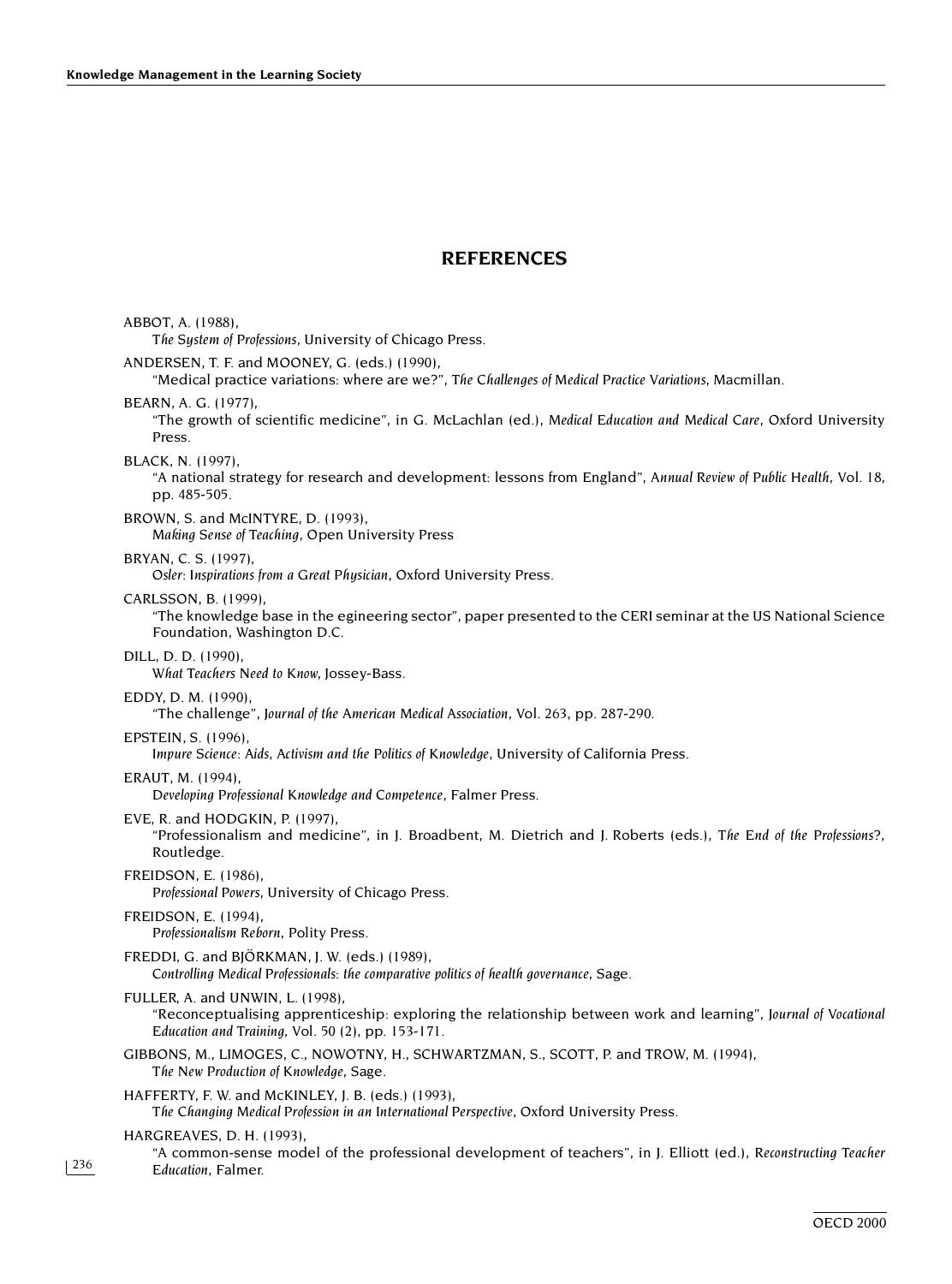HARGREAVES, D. H. (1998), "A new partnership of stakeholders and a national strategy for research in education", in J. Rudduck and D. McIntyre (eds.), *Educational Research: The Challenges Facing Us,* Chapman. HARGREAVES, D. H., BOWDITCH, M. G. and GRIFFIN, D. R. (1997*a*), *On-the-job Training for Surgeons,* Royal Society of Medicine. HARGREAVES, D. H., SOUTHWORTH, G. W., STANLEY, P. and WARD, S. J. (1997*b*), *On-the-job Training for Physicians,* Royal Society of Medicine. HARVEY, A. M. (1981), *Science at the Bedside,* John Hopkins University Press. HASLUCK, C., HOGARTH, T., MAGUIRE, M. and PITCHER, J. (1997), *Modern Apprenticeships: A Survey of Employers,* Department for Education and Employment, London. HOLMES, O. W. (1871), *Medical Essays,* Houghton Mifflin. JACKSON, P. W. (1968), *Life in Classrooms,* Rinehart and Winston, Holt. JOHNSON, T., LARKIN, G. and SAKS, M. (eds.) (1995), *Health Professions and the State in Europe,* Routledge. KING, L. M. (1982), *Medical Thinking: a historical perspective,* Princeton University Press. LANE, J. (1996), *Apprenticeship in England 1600-1914,* University College London Press. LARSON, M. S. (1977), *The Rise of Professionalism,* University of California Press. LARSON, M. S. (1984), "The production of expertise and the constitution of expert power", in T. L. Haskell (ed.), *The Authority of Experts,* Indiana University Press. LAVE, J. and WENGER, E. (1991), *Situated Learning: legitimate peripheral participation,* Cambridge University Press. LORTIE, D. (1975), *Schoolteacher,* University of Chicago Press. MAYNARD, A. and CHALMERS, I. (eds.) (1997), *Non-random Reflections on Health Services Research,* BMJ Publishing Group. McCOLL, A. *et al.* (1998), "General practitioners' perception of the route to evidence-based medicine: a questionnaire survey", *British Medical Journal,* Vol. 316, pp. 361-365. McNAMARA, D. R. and DESFORGES, C. (1978), "The social sciences, teacher education and the objectification of craft knowledge", *British Journal of Teacher Education,* Vol. 4 (1), pp. 17-36. NONAKA, I. and TAKEUCHI, H. (1995), *The Knowledge-Creating Company,* Oxford University Press. OECD (1994), *Apprenticeship: Which Way Forward?*, Paris. OSLER, W. (1904), *Aequanimitas,* Blakiston's and Son, Philadelphia and H K Lewis and Co, London (1939). PECKHAM, M. (1991), "Research and development in the National Health Service", *The Lancet,* Vol. 338, pp. 367-371. PICKERING, W. G. (1996), "Does medical treatment mean patient benefit?", *The Lancet,* Vol. 347, pp. 379-380. PLATT, Lord (1972), *Private and Controversial,* Cassell. POLANYI, M. (1966), *The Tacit Dimension*, Routledge. REYNOLDS, M. C. (1989), *Knowledge Base for the Beginning Teacher,* Pergamon.